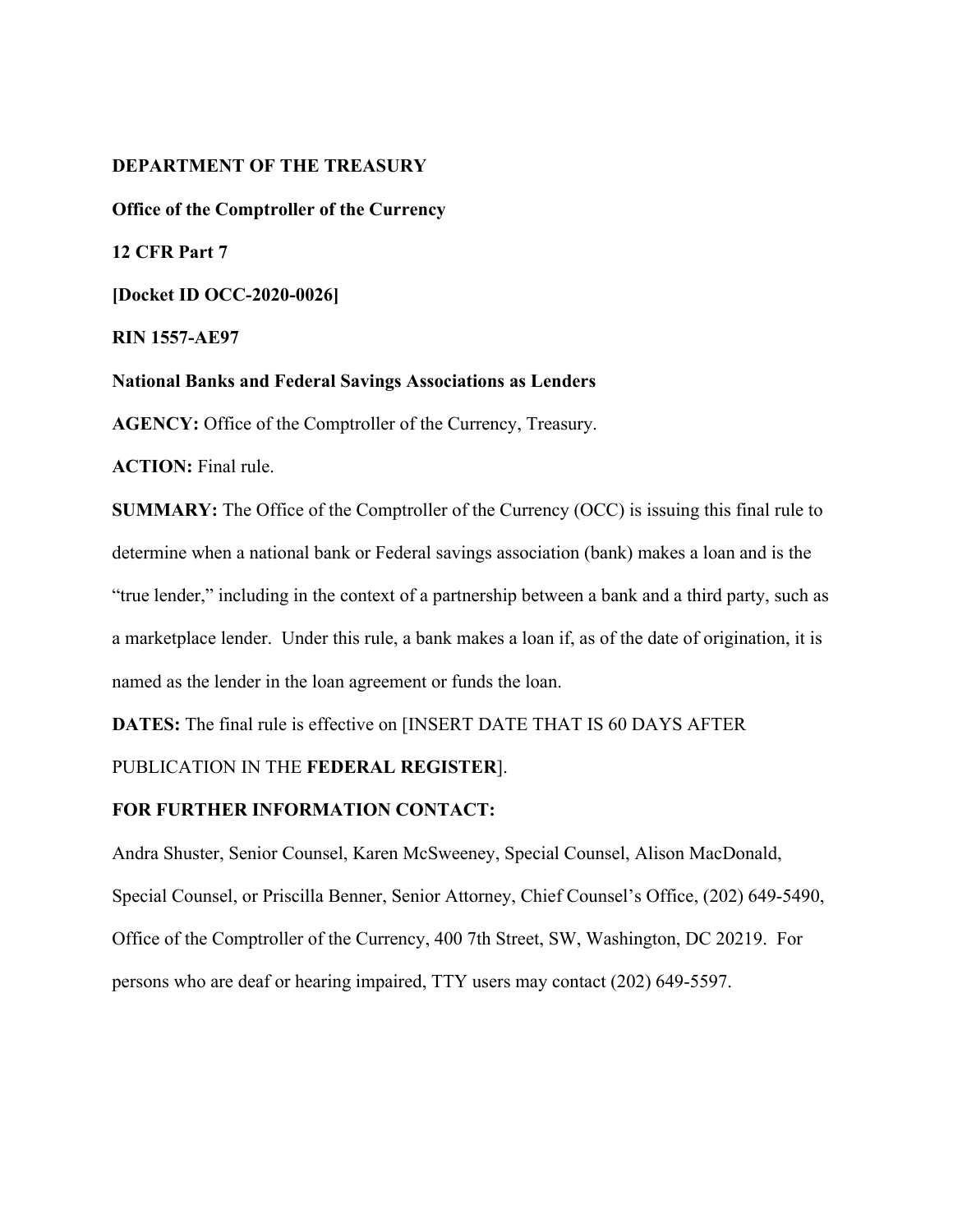## **SUPPLEMENTARY INFORMATION:**

## **I. Background**

Lending partnerships between national banks or Federal savings associations (banks) and third parties play a critical role in our financial system. 1 These partnerships expand access to credit and provide an avenue for banks to remain competitive as the financial sector evolves. Through these partnerships, banks often leverage technology developed by innovative third parties that helps to reach a wider array of customers. However, there is often uncertainty about how to determine which entity is making the loans and, therefore, the laws that apply to these loans.<sup>2</sup> This uncertainty may discourage banks from entering into lending partnerships, which, in turn, may limit competition, restrict access to affordable credit, and chill the innovation that can result from these relationships. Through this rulemaking, the Office of the Comptroller of the Currency (OCC) is providing the legal certainty necessary for banks to partner confidently with other market participants and meet the credit needs of their customers.

However, the OCC understands that there is concern that its rulemaking facilitates inappropriate 'rent-a-charter' lending schemes—arrangements in which a bank receives a fee to 'rent' its charter and unique legal status to a third party. These schemes are designed to enable the third party to evade state and local laws, including some state consumer protection laws, and to allow the bank to disclaim any compliance responsibility for the loans. These arrangements have absolutely no place in the federal banking system and are addressed by this rulemaking, which holds banks accountable for all loans they make, including those made in the context of marketplace lending partnerships or other loan sale arrangements.

<sup>&</sup>lt;sup>1</sup> In this rulemaking, use of the terms "partner" or "partnership" does not connote any specific legal relationship between a bank and a third party, and the terms "partnership" and "relationship" are used interchangeably to describe a variety of relationships between banks and third parties.

 $2$  This is often referred to as a question of which entity is the 'true lender.'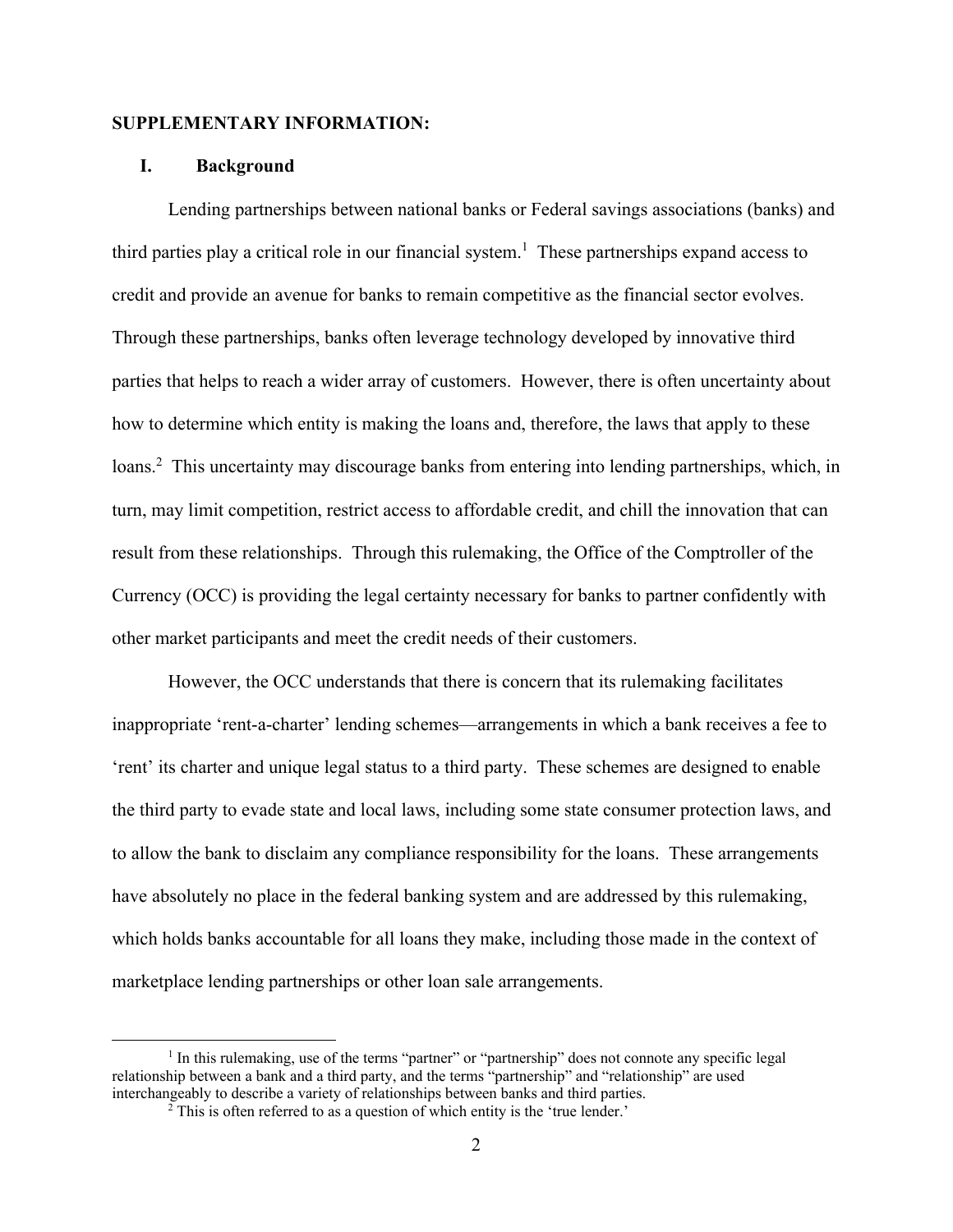On July 22, 2020, the OCC published a notice of proposed rulemaking (proposal or NPR) to determine when a bank makes a loan.<sup>3</sup> Under the proposal, a bank made a loan if, as of the date of origination, it (1) was named as the lender in the loan agreement or (2) funded the loan.

As the proposal explained, federal law authorizes banks to enter into contracts, to make loans, and to subsequently transfer these loans and assign the loan contracts.<sup>4</sup> The statutory framework, however, does not specifically address which entity makes a loan when the loan is originated as part of a lending partnership involving a bank and a third party, nor has the OCC taken regulatory action to resolve this ambiguity. In the absence of regulatory action, a growing body of case law has introduced divergent standards for resolving this issue, as discussed below. As a result of this legal uncertainty, stakeholders cannot reliably determine the applicability of key laws, including the law governing the permissible interest that may be charged on the loan.

This final rule establishes a clear test for determining when a bank makes a loan, by interpreting the statutes that grant banks their authority to lend. Specifically, the final rule provides that a bank makes a loan when it, as of the date of origination, (1) is named as the lender in the loan agreement or (2) funds the loan.

## **II. Overview of Comments**

The OCC received approximately 4,000 comments on the proposal, the vast majority of which were from individuals using a version of one of three short form letters to express opposition to the proposal. Other commenters included banks, nonbank lenders, industry trade associations, community groups, academics, state government representatives, and members of Congress.

<sup>3</sup> 85 FR 44223.

<sup>4</sup> *See* 12 U.S.C. 24(Third), 24(Seventh), 371, 1464; *see also* 12 CFR 7.4008, 34.3, 160.30.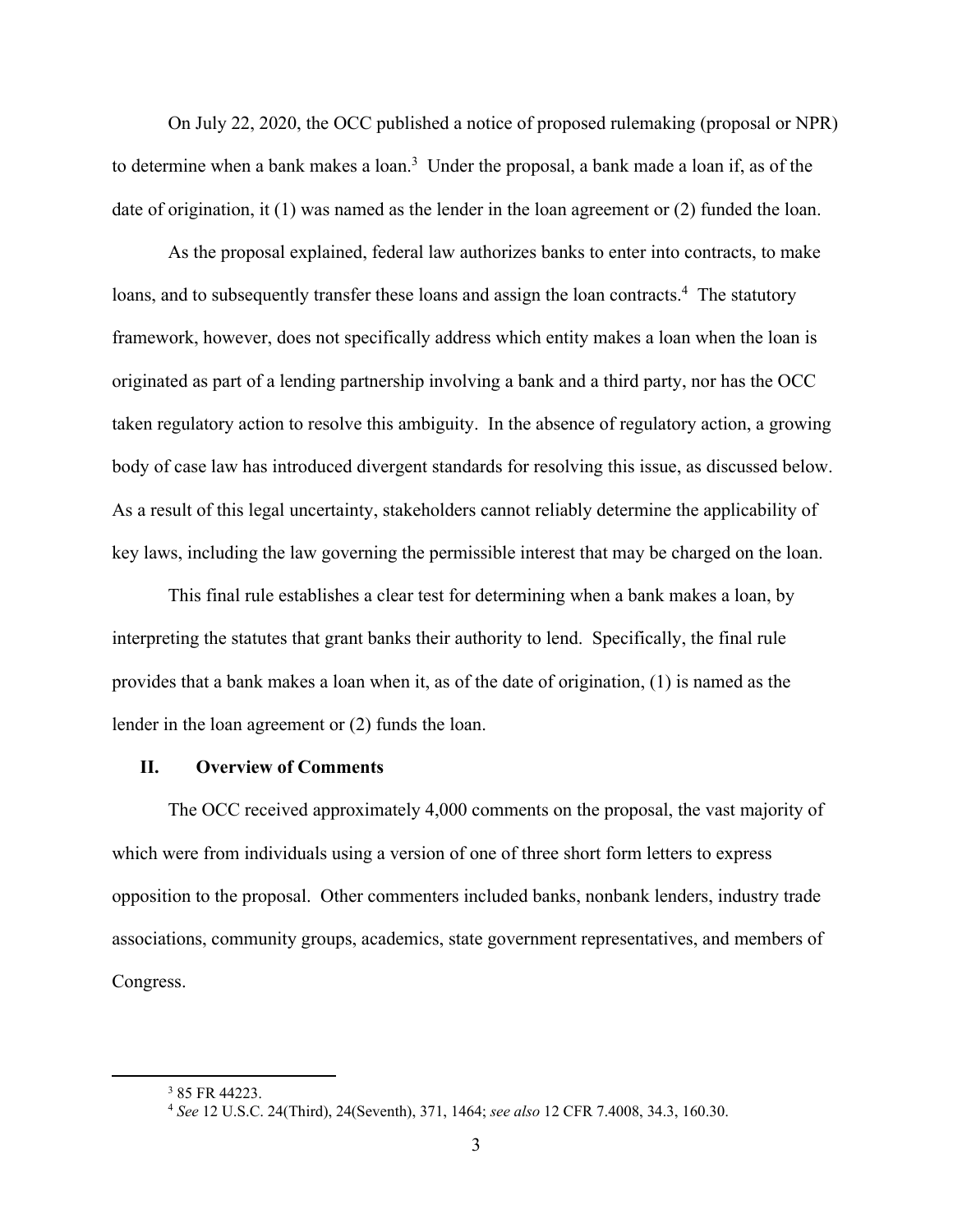Commenters supporting the proposal stated that the judicial true lender doctrine has led to divergent standards and uncertainty concerning the legitimacy of lending partnerships between banks and third parties. They also stated that, by removing the uncertainty, the OCC would help ensure that banks have the confidence to enter into these lending relationships, which provide affordable credit to consumers on more favorable terms than the alternatives, such as pawn shops or payday lenders, to which underserved communities often turn. Supporting commenters also observed that the proposal would enhance a bank's safety and soundness by facilitating its ability to sell loans. These commenters also noted that the proposal (1) makes clear that the OCC will hold banks accountable for products with unfair, deceptive, abusive, or misleading features that are offered as part of a relationship and (2) is consistent with the OCC's statutory mission to ensure that banks provide fair access to financial services.

Commenters opposing the proposal stated that it would facilitate so-called rent-a-charter schemes, which would result in increased predatory lending and disproportionately impact marginalized communities. Other opposing commenters stated that the proposal is an attempt by the OCC to improperly regulate nonbank lenders, a role they consider to be reserved exclusively to the states. Opposing commenters also asserted that the OCC did not have sufficient legal authority to issue the proposal and that the proposal violated the Administrative Procedure Act (APA) and 12 U.S.C. 25b.

Both supporting and opposing commenters recommended changes. These recommendations included (1) adopting a test that requires the true lender to have a predominant economic interest in the loan; (2) providing additional "safe harbor" requirements to enhance consumer protections (*e.g.*, interest rate caps); (3) clarifying that certain traditional bank lending activities do not fall under the funding prong of the rule (*e.g.*, indirect auto lending and mortgage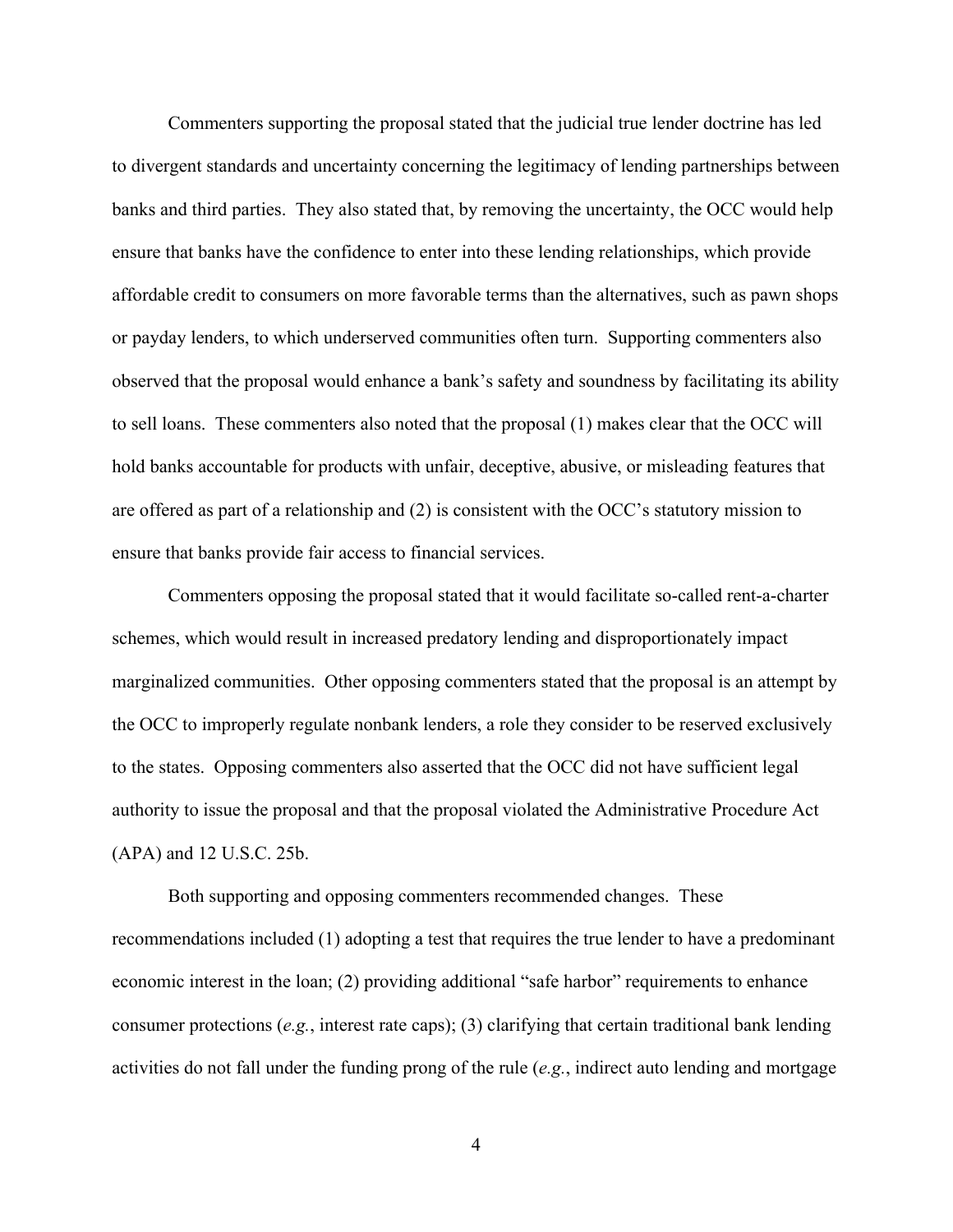warehouse lending); (4) providing additional details on how the OCC would supervise these relationships; and (5) stating that the rule will not displace certain federal consumer protection laws and regulations.

The comments are addressed in greater detail below.

# **III. Analysis**

As noted in the prior section, commenters raised a variety of issues for the OCC's consideration. These are discussed below.

## *A. OCC's authority to issue the rule*

Some commenters argued the OCC lacks the legal authority to issue the rule because it would contravene the unambiguous meaning of 12 U.S.C. 85. These commenters believe that section 85 incorporates the common law of usury as of 1864, which they view as requiring courts to look to the substance rather than the form of a transaction. In a similar vein, commenters argued that section 85 incorporates all usury laws of a state, including its true lender jurisprudence. One commenter also argued that the proposal contradicts judicial and administrative precedent interpreting sections 85 and 86.

The OCC disagrees. The rule interprets statutes that authorize banks to lend—12 U.S.C. 24, 371, and 1464(c)—and clarifies how to determine when a bank exercises this lending authority. The OCC has clear authority to reasonably interpret these statutes, which do not specifically address when a bank makes a loan.<sup>5</sup>

<sup>5</sup> *See Chevron U.S.A., Inc. v. Nat. Res. Def. Council, Inc*., 467 U.S. 837, 843 (1984) ("[I]f the statute is silent or ambiguous with respect to the specific issue, the question for the court is whether the agency's answer is based on a permissible construction of the statute."); *see also National Cable & Telecommunications Assoc., et al., v. Brand X Internet Services et al.*, 545 U.S. 967 (2005); *Gutierrez-Brizuela v. Lynch*, 834 F.3d 1142 (10th Cir. 2016).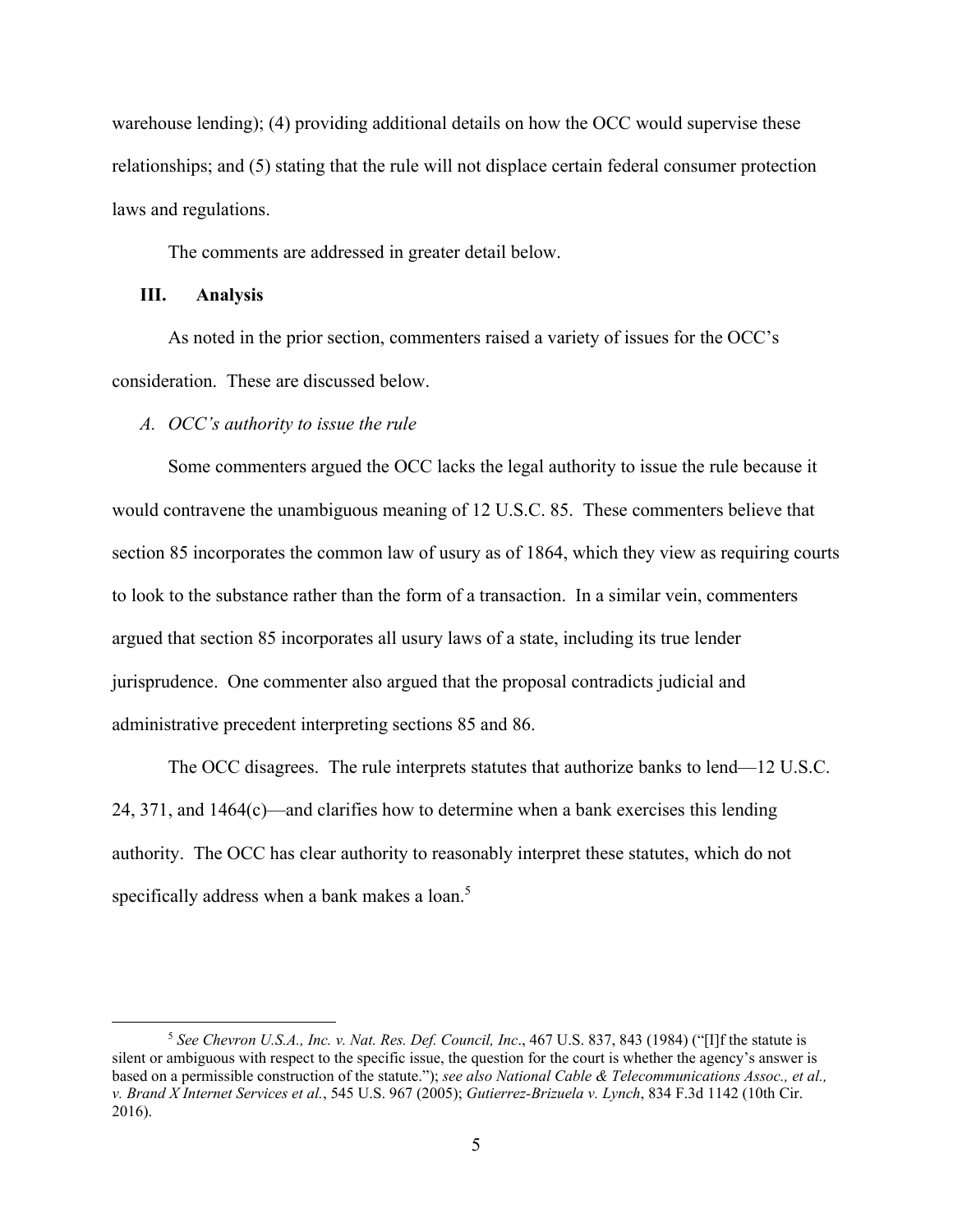Banks do not obtain their lending authority from section 85 or 12 U.S.C. 1463(g). Nor are these statutes the authority the OCC is relying on to issue this rule. The proposal referenced sections 85 and  $1463(g)$  in the regulatory text to ensure that interested parties understand the consequences of its interpretation of sections 24, 371, and  $1464(c)$ ,  $6$  including that this rulemaking operates together with the OCC's recently finalized '*Madden*-fix' rulemaking. 7 When a bank makes a loan pursuant to the test established in this regulation, the bank may subsequently sell, assign, or otherwise transfer the loan without affecting the permissible interest term, which is determined by reference to state law.<sup>8</sup>

Other commenters questioned the OCC's authority on different grounds. Some asserted the OCC lacks authority to (1) exempt nonbanks from compliance with state law or (2) preempt state laws that determine whether a loan is made by a nonbank lender. One commenter also asserted that the proposal is an attempt by the OCC to interpret state law. A commenter further argued that the OCC's statutory interpretation is not reasonable, including because the proposal (1) would allow nonbanks to enjoy the benefits of federal preemption without submitting to any regulatory oversight and (2) violates the presumption against preemption, especially in an area of historical state police powers like consumer protection.

 $6$  Although this rulemaking is not an interpretation of either section 85 or 1463(g), the OCC has clear authority to interpret these statutes, including as a basis for this rulemaking. *See Smiley v. Citibank (S.D.), N.A.*, 517 U.S. 735 (1996) (*Smiley*) (deferring to the OCC's reasonable interpretation of section 85's ambiguity with respect to meaning of "interest"). Section 1463(g) is interpreted *in pari materia* to section 85. *See Gavey Props./762* v. *First Fin. Sav. & Loan Ass'n,* 845 F.2d 519, 521 (5th Cir. 1988) ("Given the similarity of language, the conclusion is virtually compelled that Congress sought to provide federally insured credit institutions with the same 'most favored lender' status enjoyed by national banks."); 61 FR 50951, 50968 (Sept. 30, 1996) ("OTS and its predecessor, the FHLBB, have long looked to the OCC regulation and other precedent interpreting the national bank most favored lender provision for guidance in interpreting [12 U.S.C. 1463(g)] and OTS's implementing regulation."); OTS letter from Harris Weinstein, December 24, 1992, 1992 WL 12005275.

<sup>7</sup> *Permissible Interest on Loans That Are Sold, Assigned, or Otherwise Transferred,* 85 FR 33530 (June 2, 2020).

<sup>8</sup> 12 CFR 7.4001(e) and 160.110(d).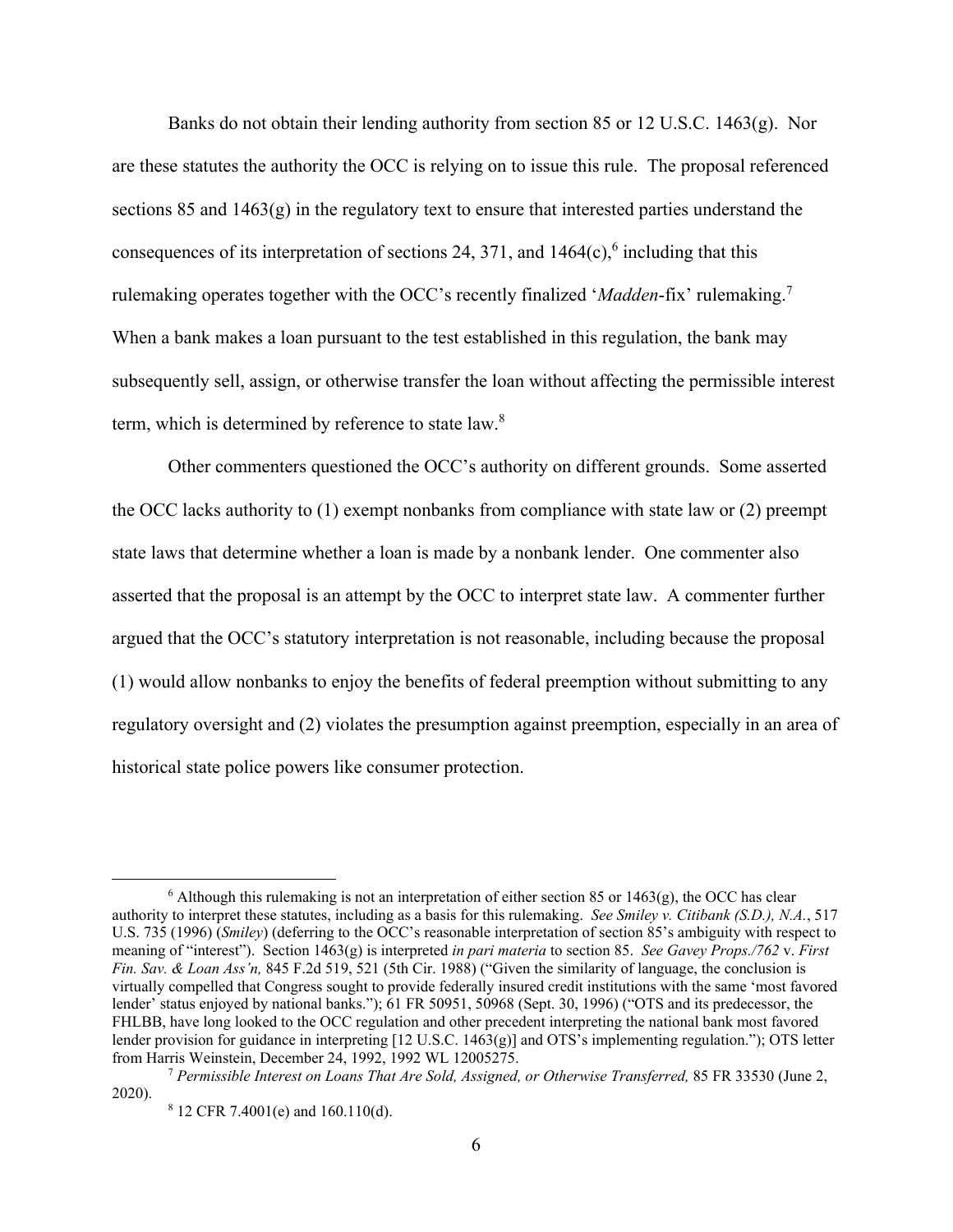This rulemaking does not assert authority over nonbanks, preempt state laws applicable to nonbank lenders, or interpret state law. It interprets federal banking law and has *no* direct applicability to any nonbank entity or activity. Rather, in identifying the true lender, the rule pinpoints key elements of the statutory, regulatory, and supervisory framework applicable to the loan in question. As noted in the proposal, if a nonbank partner is the true lender, the relevant state (and not OCC) would regulate the lending activity, and the OCC would assess the bank's third-party risk management in connection with the relationship itself.

Furthermore, because commenters expressed concern that this rule would undermine state usury caps, it is also important to emphasize that sections  $85$  and  $1463(g)$  provide a choice of law framework for determining which state's law applies to bank loans and, in this way, incorporate, rather than eliminate, state law. These statutes require that a bank refer to, and comply with, the usury cap established by the laws of the state where the bank is located. Thus, disparities between the usury caps applicable to particular bank loans result primarily from differences in the state laws that impose these caps, not from an interpretation that section 85 or 1463(g) preempt state law.

A commenter also asserted that the OCC's interpretation is not reasonable because it (1) does not solve the problem it claims to remedy, arguing that the proposal itself is unclear and requires banks to undertake a fact-specific analysis and (2) departs from federal cases holding that state true lender law applies to lending relationships between banks and nonbanks.

The OCC believes that this rule provides a simple, bright-line test to determine when a bank has made a loan and, therefore, is the true lender in a lending relationship. The only required factual analysis is whether the bank is named as the lender or funds the loan. The OCC has evaluated various standards established by courts and has determined that a clear,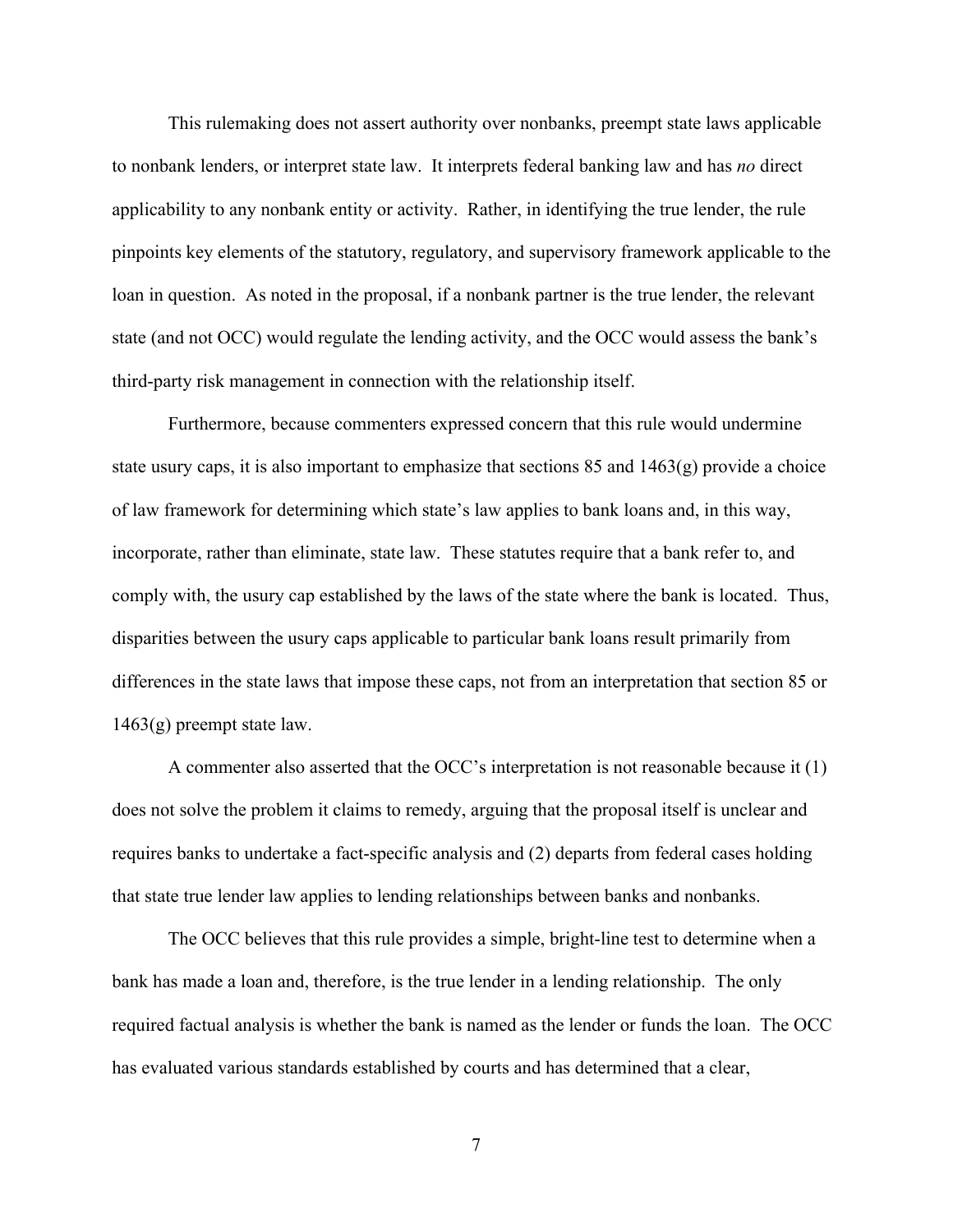predictable, and easily administrable test is preferable. This test will provide legal certainty, and the OCC's robust supervisory framework effectively targets predatory lending, achieving the same goal as a more complex true lender test.

Several commenters also asserted that the proposal contravenes 12 U.S.C. 1, which charges the OCC with ensuring that banks treat customers fairly. One commenter also argued that the proposal is inconsistent with the Community Reinvestment Act (CRA) because it encourages predatory lending. As the OCC explained in the proposal, the rule's purpose is to provide legal certainty to expand access to credit, a goal that is entirely consistent with the agency's statutory charge to ensure fair treatment of customers and banks' statutory obligation to serve the convenience and needs of their communities.

## *B. 12 U.S.C. 25b*

Several commenters asserted that the agency should have complied with 12 U.S.C. 25b, which applies when the OCC issues a regulation or order that preempts a state consumer financial law. Some of these commenters argued that the proposal fails to meet the preemption standard articulated in *Barnett Bank of Marion County, N.A. v. Nelson, Florida Insurance Commissioner, et al*. (*Barnett*), <sup>9</sup> as incorporated into section 25b. Commenters also argued that (1) section 25b(f) does not exempt the OCC's proposal from the requirements of section 25b because the rule is not limited to banks charging interest and (2) the proposal undermines or contravenes section 25b(h) because it extends preemptive treatment to subsidiaries, affiliates, and agents of banks.

The OCC disagrees: the requirements of section 25b are inapplicable to this rulemaking. Section 25b applies when the Comptroller determines, on a case-by-case basis, that a state

<sup>&</sup>lt;sup>9</sup> 517 U.S. 25 (1996).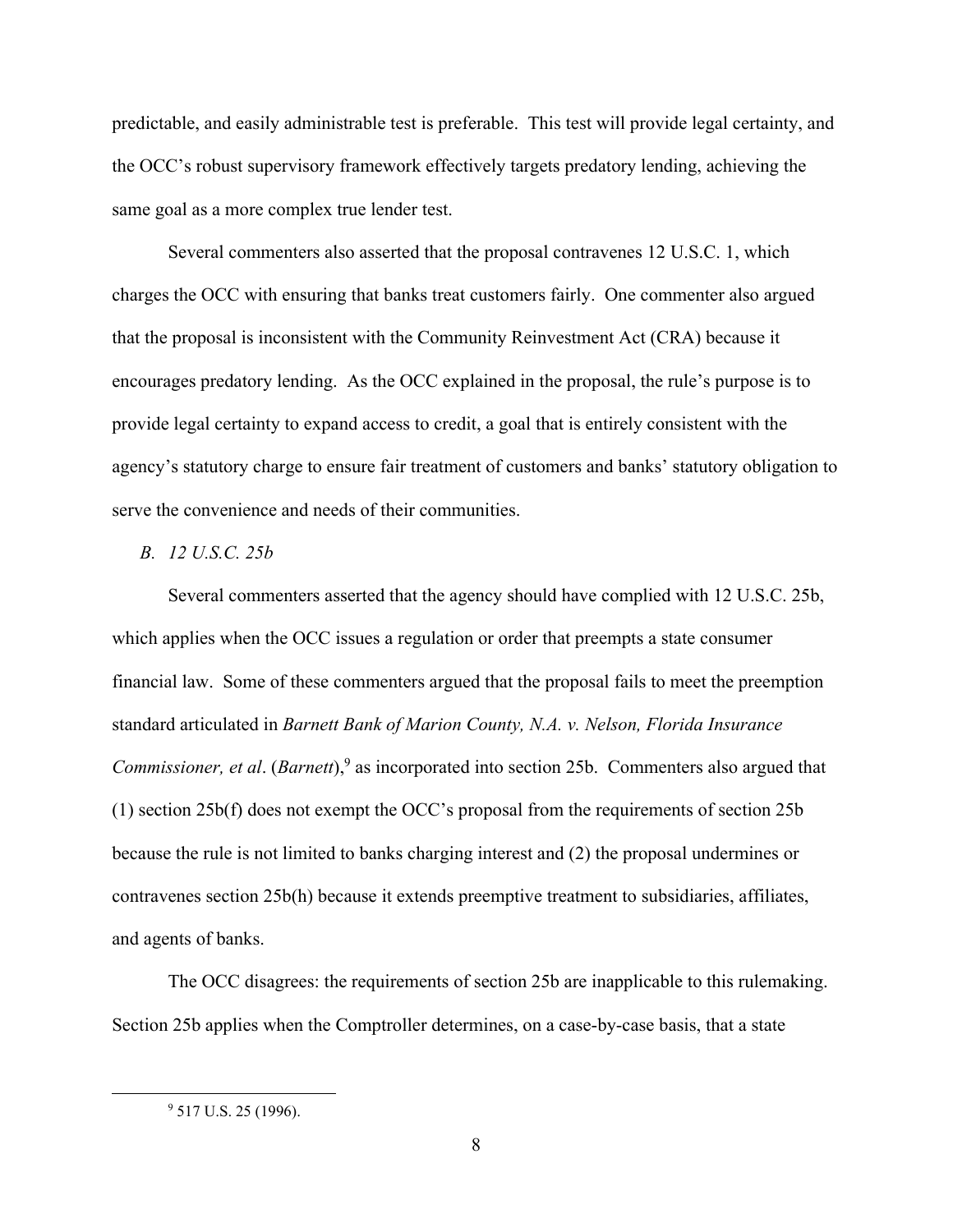consumer financial law is preempted pursuant to the standard for conflict preemption established by the Supreme Court in *Barnett*, *i.e.*, when the Comptroller makes a preemption determination.<sup>10</sup> This rulemaking does not preempt a state consumer financial law but rather interprets a bank's federal authority to lend. Furthermore, commenters arguing that section 25b(f) (which addresses section 85) does not exempt this rulemaking from the procedures in section 25b and that sections  $25b(b)(2)$ , (e), and (h)(2) (which address bank subsidiaries, affiliates, and agents) preclude the agency from issuing this rule are mistaken; this rulemaking is not an interpretation of section 85, nor does it address the applicability of state law to bank subsidiaries, affiliates, or agents.

#### *C. Administrative Procedure Act*

Several commenters asserted that, for various reasons, the proposal is arbitrary and capricious and, therefore, in violation of the APA. Some commenters argued that the proposal lacks an evidentiary basis, either entirely or with respect to certain assertions, such as the existence of legal uncertainty. The OCC disagrees. The APA's arbitrary and capricious standard requires an agency to make rational and informed decisions based on the information before it.<sup>11</sup> Furthermore, the standard does not require the OCC to develop or cite empirical or other data to

 $10$  Twelve U.S.C. 25b(b) also provides (1) a state consumer financial law is preempted if it has a discriminatory effect on national banks, in comparison with the effect of the law on a bank chartered by that state or (2) a state consumer financial law may be preempted by a provision of federal law other than title 62 of the Revised Statutes. *See* 12 U.S.C. 25b(b)(1)(A) and (b)(1)(C), respectively. 11 *Ass'n of Private Colls. & Univs. v. Duncan*, 870 F. Supp. 2d 133, 154 (D.D.C. 2012); *see Motor Vehicle* 

*Mfrs. Ass'n of U.S., Inc. v. State Farm Mut. Auto. Ins. Co.*, 463 U.S. 29, 52 (1983) ("The agency must explain the evidence which is available, and must offer a 'rational connection between the facts found and the choice made.'" (quoting *Burlington Truck Lines, Inc. v. United States*, 371 U.S. 156, 168 (1962))).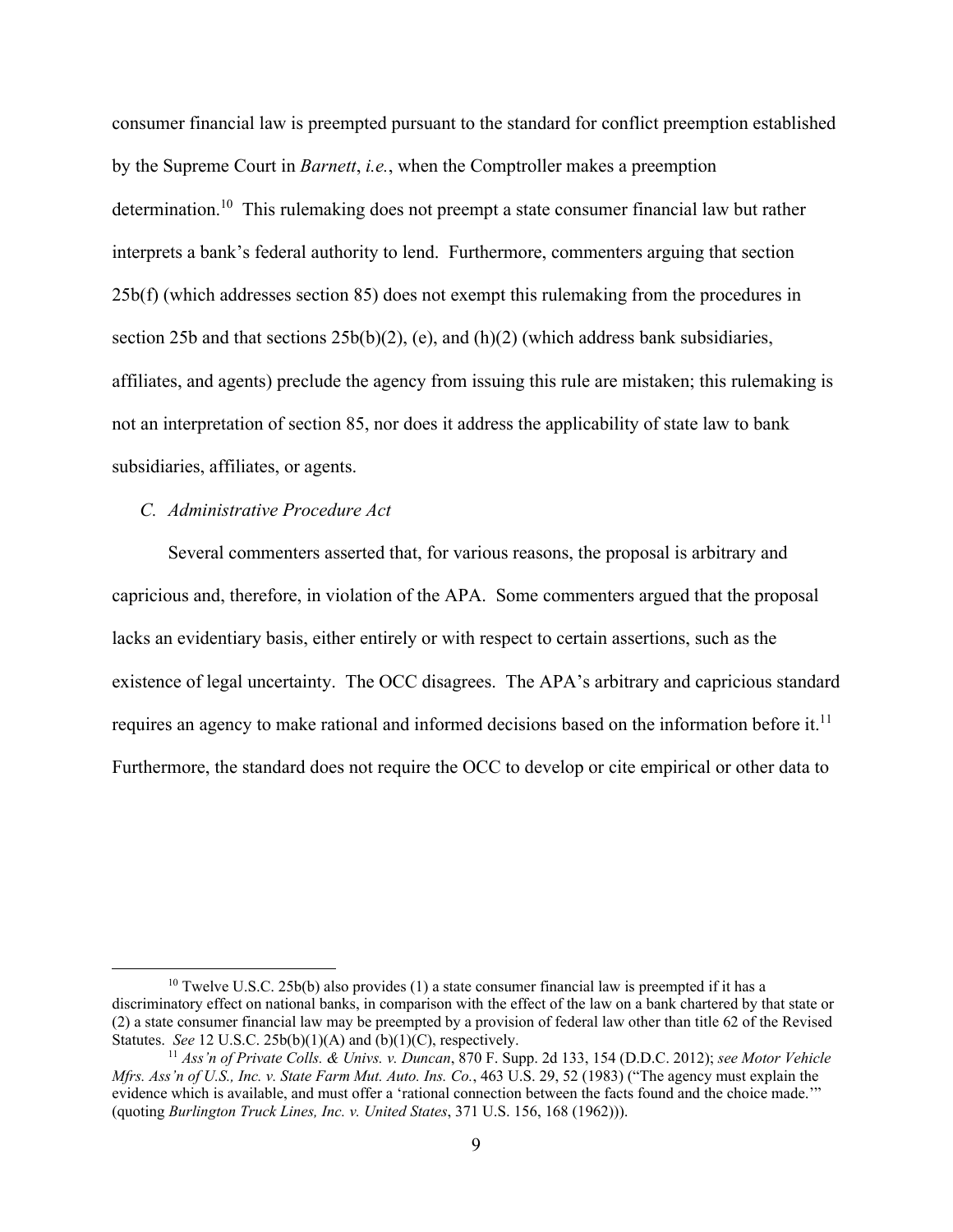support its rule or wait for problems to materialize before acting.<sup>12</sup> Instead, the OCC may rely on its expertise to address the problems that may arise.<sup>13</sup>

The OCC has decided to issue this rule to resolve the effects of legal uncertainty on banks and their third-party relationships. In this case, the OCC's views are informed by courts' divergent true lender tests and the resulting lack of predictability faced by stakeholders.<sup>14</sup> While the OCC understands its rule may not resolve all legal uncertainty for every loan, this is not a prerequisite for the agency to take this narrowly tailored action.<sup>15</sup> Taking these considerations into account, the OCC has made a rational and informed decision to issue this rule.

Commenters also argued that the OCC's actions violate the APA because the agency has not given notice of its intention to reverse an existing policy or provided the factual, legal, and policy reasons for doing so. Specifically, these commenters referenced the OCC's longstanding policy prohibiting banks from entering into rent-a-charter schemes. This rulemaking does not reverse the OCC's position. The OCC's longstanding and unwavering opposition to predatory

<sup>12</sup> *Stilwell v. Office of Thrift Supervision*, 569 F.3d 514, 519 (D.C. Cir. 2009) ("The APA imposes no general obligation on agencies to produce empirical evidence. . . . Moreover, agencies can, of course, adopt prophylactic rules to prevent potential problems before they arise. . . . OTS based its proposal on its long experience of supervising mutual savings associations; its view found support in various comments submitted in response to the proposal."); *Chamber of Commerce of U.S. v. SEC*, 412 F.3d 133, 142 (D.C. Cir. 2005) (holding that the SEC did not have to conduct an empirical study in support of its rulemaking where it based its decision on "its own and its staff's experience, the many comments received, and other evidence, in addition to the limited and conflicting empirical evidence").

<sup>13</sup> *FCC v. WNCN Listeners Guild*, 450 U.S. 582, 595-96 (1981) (granting deference to the agency's "forecast of the direction in which future public interest lies"); *U.S. Telecom Ass'n v. FCC*, 825 F.3d 674, 732 (D.C. Cir. 2016) ("[A]n agency's predictive judgments about areas that are within the agency's field of discretion and expertise are entitled to *particularly deferential* review, as long as they are reasonable." (emphasis in original) (quoting *EarthLink, Inc. v. FCC*, 462 F.3d 1, 12 (D.C. Cir. 2006)).

<sup>&</sup>lt;sup>14</sup> As explained in the proposal, in some cases, the court has concluded that the form of the transaction alone resolves this issue. In other cases, the courts have applied fact-intensive balancing tests, in which they have considered a multitude of factors. However, no factor is dispositive, nor are the factors assessed based on any predictable, bright-line standard. Even when nominally engaged in the same analysis—determining which entity has the "predominant economic interest" in the transaction—courts do not necessarily consider all of the same factors or give each factor the same weight. *See* 85 FR at 44224, n.8-15 and accompanying discussion. The comments the agency received from industry representatives further evidence this uncertainty.

<sup>15</sup> *See Taylor v. Fed. Aviation Admin.*, 895 F.3d 56, 68 (2018); *cf*. *Smiley*, 517 U.S. at 743 (stating "that there was good reason for the Comptroller to promulgate the new regulation, in order to eliminate uncertainty and confusion").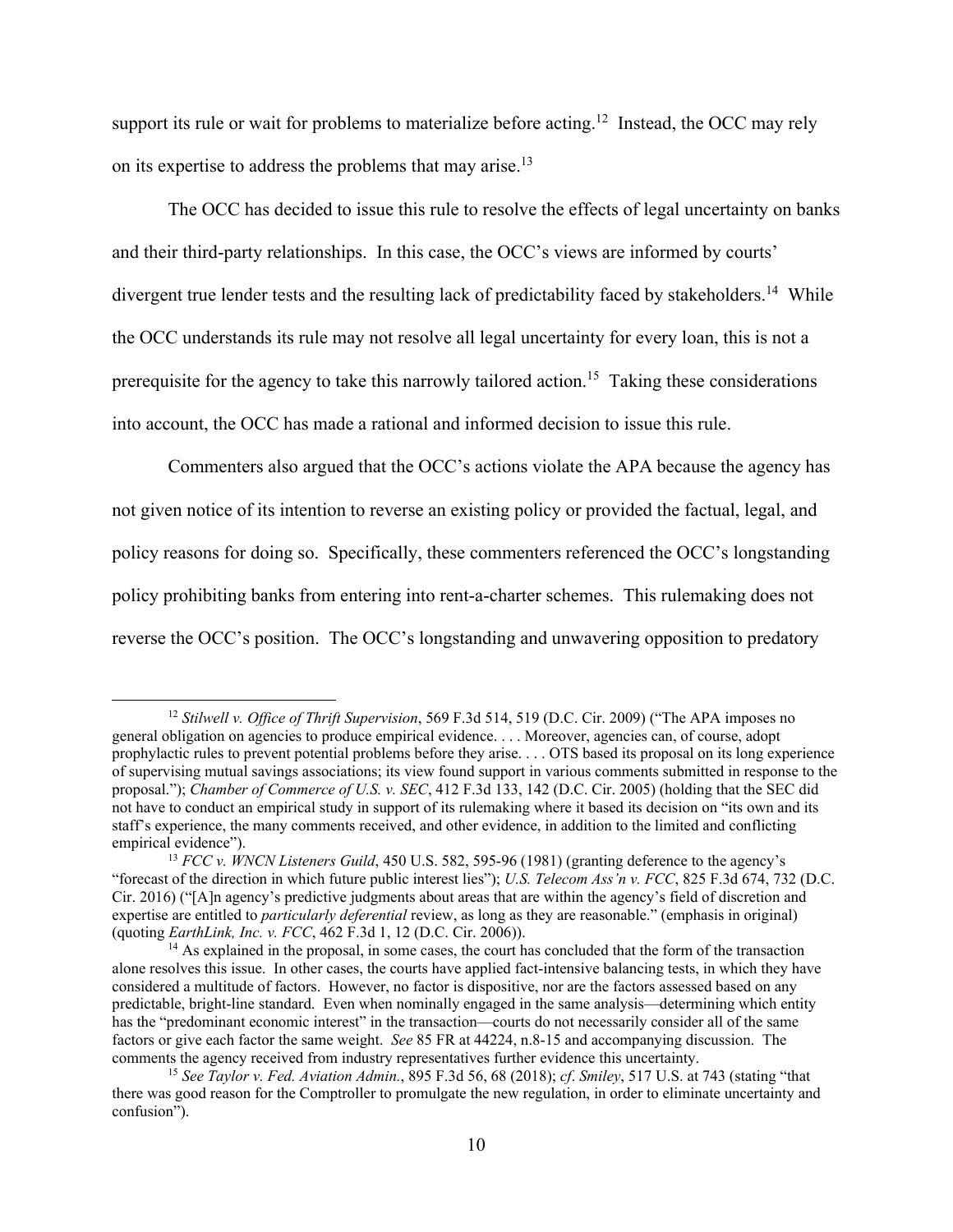lending, including but not limited to predatory lending as part of a third-party relationship, remains intact and strong.<sup>16</sup> In fact, this rulemaking would solve the rent-a-charter issues raised and ensure that banks do not participate in those arrangements. As noted in the proposal, the OCC's statutes and regulations, enforceable guidelines, guidance, and enforcement authority provide robust and effective safeguards against predatory lending when a bank exercises its lending authority. This rule does not alter this framework but rather reinforces its importance by clarifying that it applies to every loan a bank makes and by providing a simple test to identify precisely when a bank has made a loan. If a bank fails to satisfy its compliance obligations, the OCC will not hesitate to use its enforcement authority consistent with its longstanding policy and practice.

Furthermore, the final rule does not change the OCC's expectation that all banks establish and maintain prudent credit underwriting practices and comply with applicable law, even when they partner with third parties. These expectations were in place before the OCC issued its proposal and will remain in place after the final rule takes effect. For these reasons, the final rule does not represent a change in OCC policy.

#### *D. Comments on the proposed regulatory text*

As noted previously, the OCC's proposed regulatory text set out a test for determining when a bank has made a loan for purposes of 12 U.S.C. 24, 85, 371, 1463 $(g)$ , and 1464 $(c)$ . Under this test, a bank made a loan if, as of the date of origination, it was named as the lender in the loan agreement or funded the loan.

<sup>&</sup>lt;sup>16</sup> Commenters also asserted that this rulemaking is inconsistent with OCC Interpretive Letter 1002 (May 13, 2004) (IL 1002), which specifically recognized the relationship between the entity that makes a loan and the applicable legal framework. While IL 1002 provides examples of how to determine which party makes a loan (*e.g.*, the party that funded the loan), it did not purport to establish a determinative true lender test. By establishing such a test, this rulemaking complements IL 1002 and does not represent a reversal of an agency position.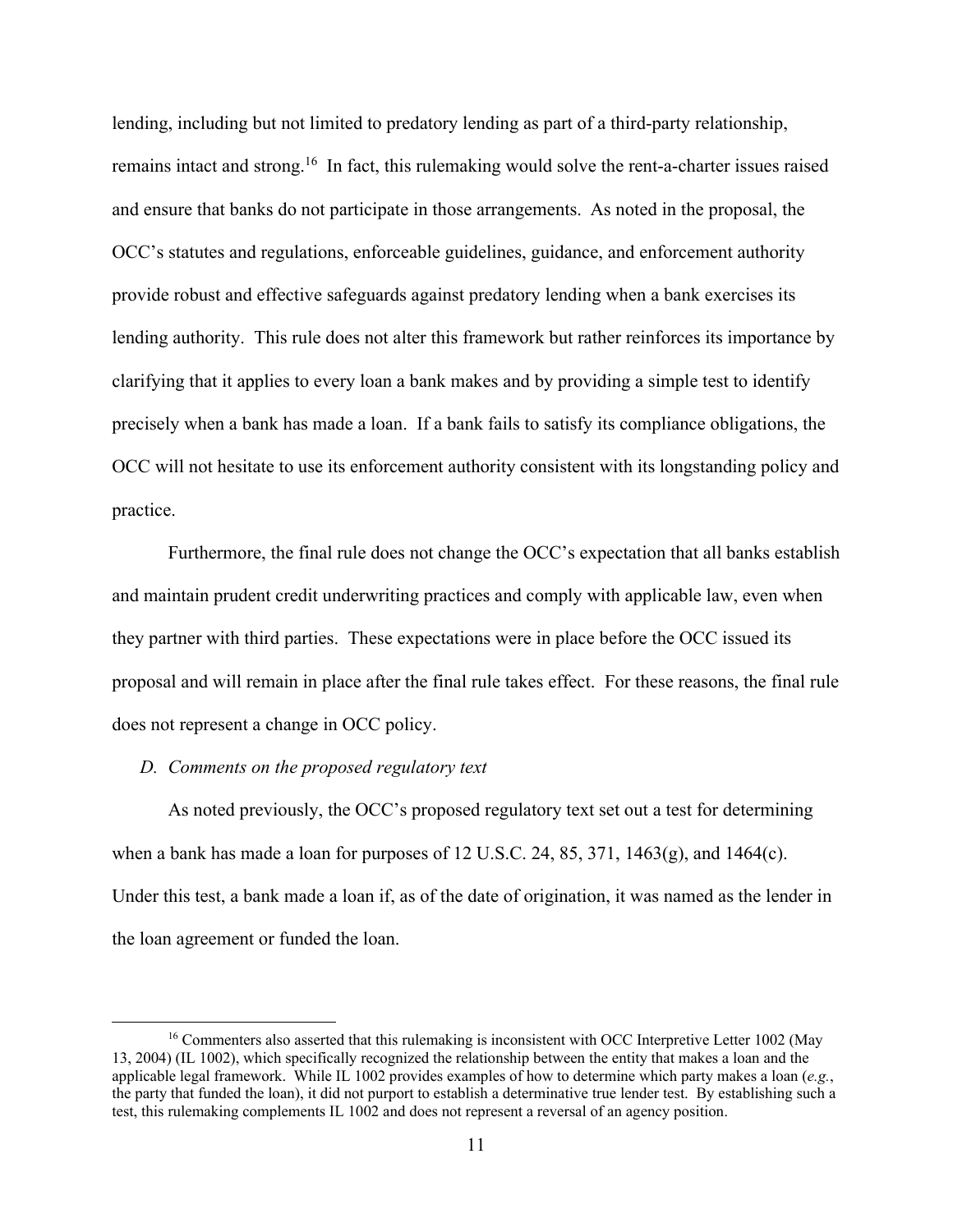Some commenters supported the rule without change, stating that the proposal provided the clarity needed to determine which entity is the true lender in a lending relationship. Other commenters supported the proposal as a general matter but suggested specific changes, including clarifying that the funding prong does not include certain lending or financing arrangements such as warehouse lending, indirect auto lending (through bank purchases of retail installment contracts (RICs)), loan syndication, and other structured finance.

These commenters are correct that the funding prong of the proposal generally does not include these types of arrangements: they do not involve a bank funding a loan at the time of origination. For example, when a bank purchases a RIC from an auto dealer, as is often the case with indirect auto lending, the bank does not "fund" the loan.<sup>17</sup> When a bank provides a warehouse loan to a third party that subsequently draws on that warehouse loan to lend to other borrowers, the bank is not funding the loans to these other borrowers. In contrast, and as noted in the proposal, the bank is the true lender in a table funding arrangement when the bank funds the loan at origination. 18

Another commenter recommended that the OCC consider the "safe harbor" established in the recent settlement between the Colorado Attorney General and several financial institutions and fintech lenders.<sup>19</sup> While we are aware of this settlement, the OCC believes that our approach achieves the goal of legal certainty while providing the necessary safeguards.

<sup>&</sup>lt;sup>17</sup> Two commenters requested that the OCC clarify that references to a "loan" apply solely to finance arrangements that involve a loan of *money*, such as have been the subject of the bank-nonbank partnership arrangements prompting the proposal, and not to time price sales entered into by retail sellers regulated under applicable state sales finance laws (*e.g.*, RICs). We agree – the rule is intended to apply to loans of money by banks and not to retail sales of goods under RICs.

<sup>&</sup>lt;sup>18</sup> Although the OCC is confident that its rule provides a clear and simple test for determining who is the true lender, the agency recognizes that, on occasion, there may be additional circumstances in which its application is unclear. In these circumstances, banks with questions should contact the OCC.

<sup>19</sup> Assurance of Discontinuance, *In re Avant of Colorado, LLC and Marlette Funding, LLC* (Aug. 7, 2020), *available at https://coag.gov/app/uploads/2020/08/Avant-Marlette-Colorado-Fully-Executed-AOD.pdf*.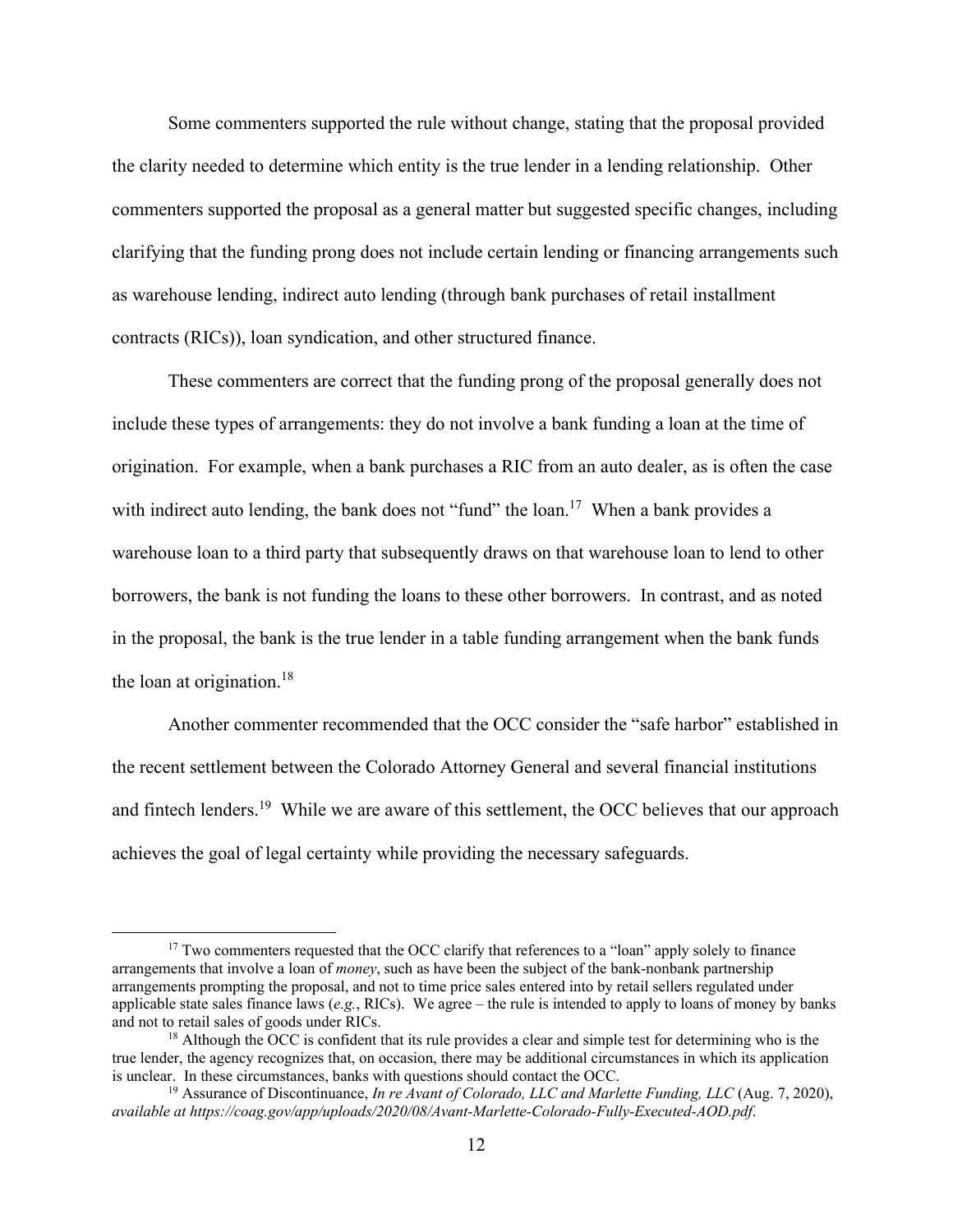One commenter requested that the OCC expressly state in the final rule that the rulemaking is not intended to displace or alter other regulatory regimes, including those that address consumer protection. Another commenter requested that the OCC clarify how account information in true lender arrangements should be reported to consumer reporting agencies under the Fair Credit Reporting Act. As the preamble to the proposal noted, the OCC's rule does not affect the application of any federal consumer financial laws, including, but not limited to, the meaning of the terms (1) "creditor" in the Truth in Lending Act (15 U.S.C. 1601 *et seq.*) and Regulation Z (12 CFR part 1026) and (2) "lender" in Regulation X (12 CFR part 1024), which implements the Real Estate Settlement Procedures Act of 1974 (12 U.S.C. 2601 *et seq.*). Similarly, the OCC's rule does not affect the applicability of the Home Mortgage Disclosure Act (12 U.S.C. 2801 *et seq*.), the Equal Credit Opportunity Act (15 U.S.C. 1691 *et seq.*), the Fair Credit Reporting Act (15 U.S.C. 1681 *et seq.*), or their implementing regulations (Regulation C (12 CFR part 1003), Regulation B (12 CFR part 1002), and Regulation V (12 CFR part 1022)), respectively. The OCC recommends that commenters direct questions regarding these statutes and regulations to the Consumer Financial Protection Bureau.

Some commenters stated that the two prongs in the proposal's test would produce contradictory and absurd results. For example, several commenters noted that, under the proposal, two banks could be the true lender (*e.g.*, at origination, one bank is named as the lender on the loan agreement and another bank funds the loan). In response to this comment, we have amended the regulatory text to provide that where one bank is named as the lender in the loan agreement and another bank funds the loan, the bank named as the lender in the loan agreement makes the loan. This approach will provide additional clarity and allow stakeholders, including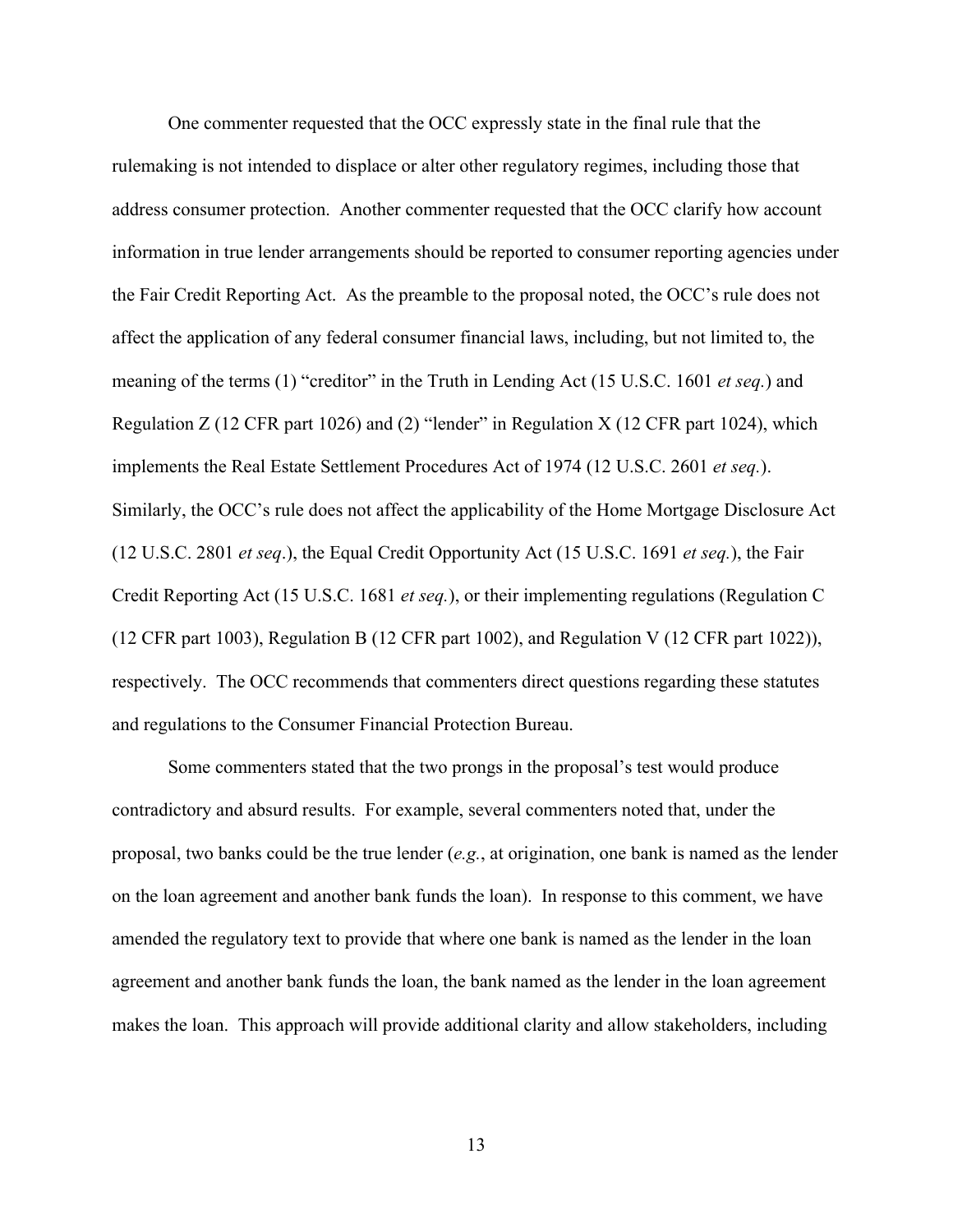borrowers, to easily identify the bank that makes the loan. Otherwise, the OCC adopts the regulatory text as proposed.

*E. Rent-a-charter concerns; Supervisory expectations*.

The OCC received multiple comments expressing concern that the proposal would facilitate rent-a-charter relationships and thereby enable nonbank lenders to engage in predatory or otherwise abusive lending practices. These commenters noted that nonbanks are generally not subject to the type of prudential supervision that applies to banks and that usury caps are the most effective method to curb predatory lending by nonbanks. They argued that the OCC's rule would effectively nullify these caps and facilitate the expansion of predatory lending.

As explained above, in a rent-a-charter arrangement, a lender receives a fee to rent out its charter and unique legal status to originate loans on behalf of a third party, enabling the third party to evade state and local laws, such as usury caps and other consumer protection laws. At the same time, the lender disclaims any responsibility for these loans. As a result of these arrangements, consumers can find themselves in debt to an unscrupulous nonbank lender that is subject to very little or no prudential supervision on a loan at an interest rate grossly in excess of the state usury cap.

The OCC agrees that rent-a-charter schemes have no place in the federal financial system but disagrees that this rule facilitates such schemes. As noted above, instead, this proposal would help solve the problem by (1) providing a clear and simple test for determining when a bank makes a loan and (2) emphasizing the robust supervisory framework that applies to *any* loan made by a bank and to all third-party relationships to which banks are a party. As noted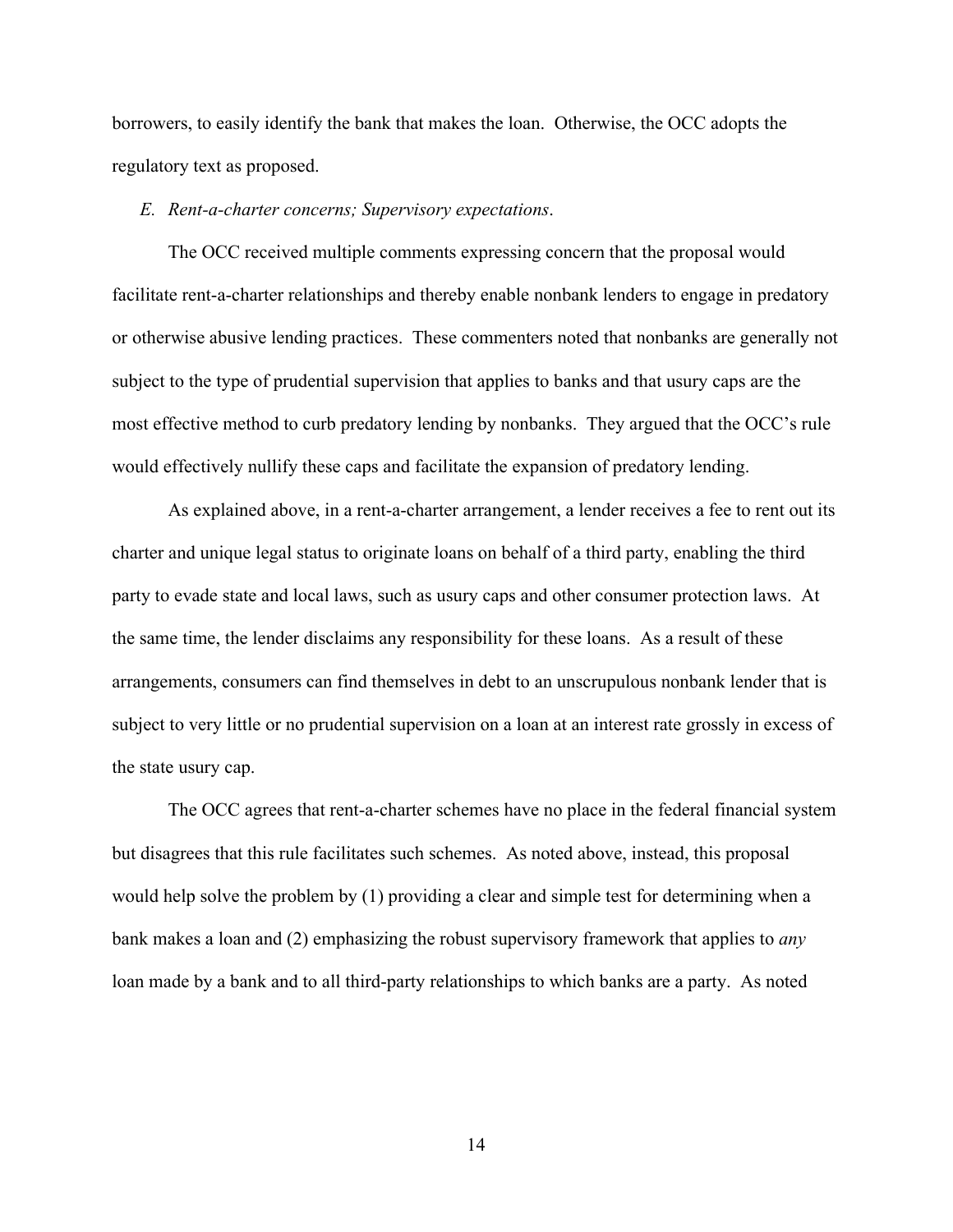above, if a bank fails to satisfy its obligations under this supervisory framework, the OCC will use all the tools at its disposal, including its enforcement authority.<sup>20</sup>

Although the proposal discussed this supervisory framework in detail, it bears repeating because of its importance to this rulemaking. Every bank is responsible for establishing and maintaining prudent credit underwriting practices that: (1) are commensurate with the types of loans the bank will make and consider the terms and conditions under which they will be made; (2) consider the nature of the markets in which the loans will be made; (3) provide for consideration, prior to credit commitment, of the borrower's overall financial condition and resources, the financial responsibility of any guarantor, the nature and value of any underlying collateral, and the borrower's character and willingness to repay as agreed; (4) establish a system of independent, ongoing credit review and appropriate communication to management and to the board of directors; (5) take adequate account of concentration of credit risk; and (6) are appropriate to the size of the institution and the nature and scope of its activities.<sup>21</sup> Moreover, every bank is expected to have loan documentation practices that: (1) enable the institution to make an informed lending decision and assess risk, as necessary, on an ongoing basis; (2) identify the purpose of a loan and the source of repayment and assess the ability of the borrower to repay the indebtedness in a timely manner; (3) ensure that any claim against a borrower is legally enforceable; (4) demonstrate appropriate administration and monitoring of a loan; and (5) take account of the size and complexity of a loan.<sup>22</sup> Every bank should also have appropriate internal controls and information systems to assess and manage the risks associated with its

<sup>&</sup>lt;sup>20</sup> Depending on the structure of the bank and the activities it conducts, other regulators may have oversight roles as well. For example, the Consumer Financial Protection Bureau has exclusive supervisory authority and primary enforcement authority for federal consumer financial laws for banks that are insured depository institutions and have assets greater than \$10 billion. *See* 12 U.S.C. 5515. The OCC generally has exclusive supervisory and enforcement authority for banks with assets of \$10 billion or less. *See* 12 U.S.C. 5516, 5581(c)(1)(B).

<sup>21</sup> 12 CFR part 30, appendix A, II.D; *see* 12 CFR part 34, appendix A to subpart D.

 $22$  12 CFR part 30, appendix A, II.C.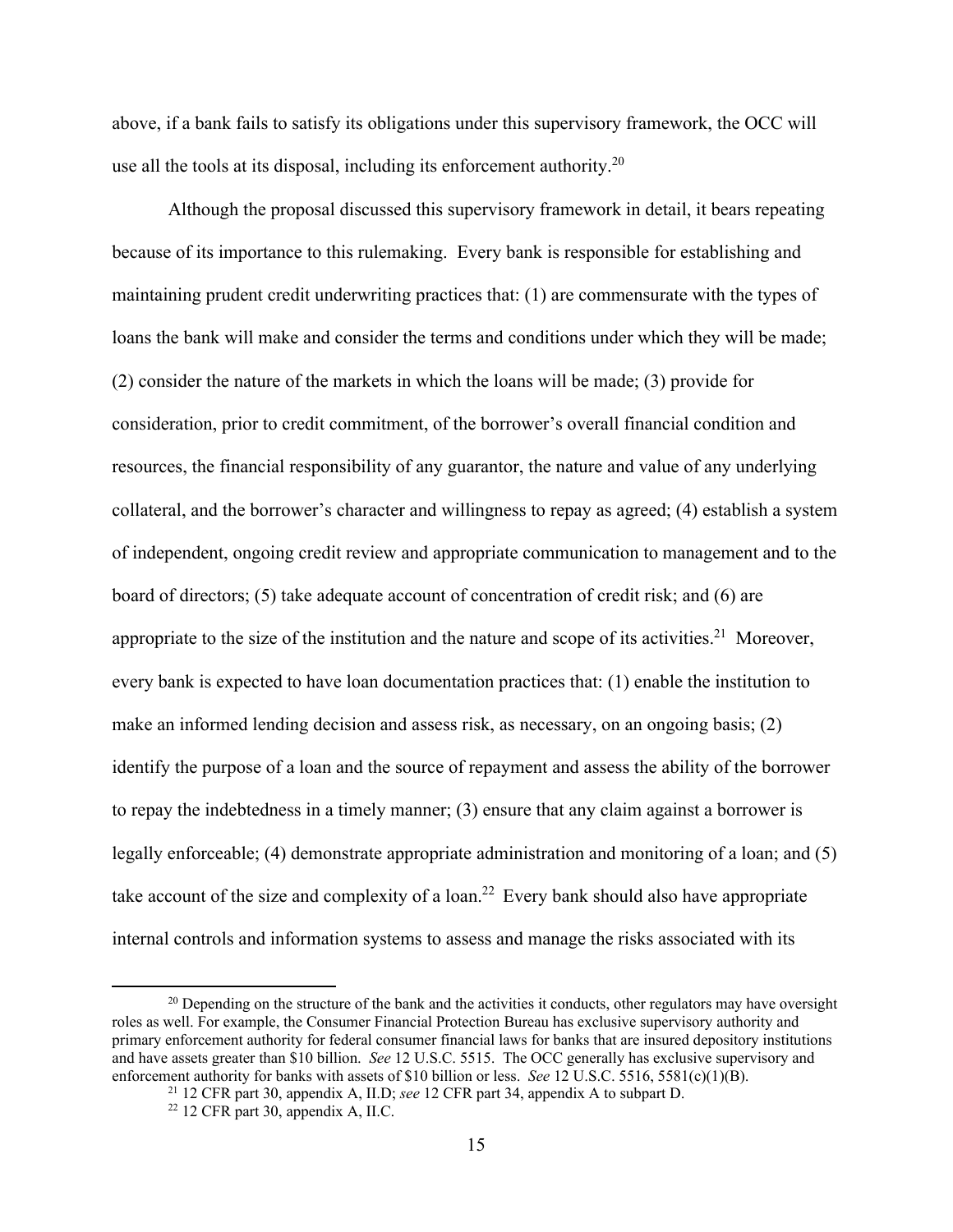lending activities, including those that provide for monitoring adherence to established policies and compliance with applicable laws and regulations, as well as internal audit systems.<sup>23</sup>

In addition, a bank's lending must comply with all applicable laws and regulations, including federal consumer protection laws. For example, section 5 of the Federal Trade Commission Act (FTC Act) provides that "unfair or deceptive acts or practices in or affecting commerce" are unlawful.24 The Dodd-Frank Wall Street Reform and Consumer Protection Act also prohibits unfair, deceptive, or "abusive" acts or practices.<sup>25</sup> The OCC has taken a number of public enforcement actions against banks for violating section 5 of the FTC Act and will continue to exercise its enforcement authority to address unlawful actions.<sup>26</sup>

Banks also are subject to federal fair lending laws and may not engage in unlawful discrimination, such as "steering" a borrower to a higher cost loan on the basis of the borrower's race, national origin, age, or gender. If a bank engages in any unlawful discriminatory practices, the OCC will take appropriate action under the federal fair lending laws.<sup>27</sup> Further, under the CRA regulations, CRA-related lending practices that violate federal fair lending laws, the FTC

 $23$  12 CFR part 30, appendix A, II.A and II.B.

<sup>24</sup> 15 U.S.C. 45; *see also* 12 CFR 7.4008(c), 34.3(c), part 30, appendix C. Further, OCC guidance directly addresses unfair or deceptive acts or practices with respect to banks. *See* OCC Advisory Letter 2002-3, "Guidance on Unfair or Deceptive Acts or Practices" (Mar. 22, 2002); OCC Advisory Letter 2003-2, "Guidelines for National Banks to Guard Against Predatory and Abusive Lending Practices" (Feb. 21, 2003); OCC Advisory Letter 2003-3, "Avoiding Predatory and Abusive Lending Practices in Brokered and Purchased Loans" (Feb. 21, 2003); and OCC Bulletin 2014-37, "Risk Management Guidance: Consumer Debt Sales" (Aug. 4, 2014).

<sup>25</sup> Pub. L. 111-203, tit. X, sections 1031 and 1036, 124 Stat. 2005, 2010 (*codified at* 12 U.S.C. 5531 and 5536). The OCC recently issued a new booklet of the *Comptroller's Handbook* to provide guidance to examiners about the risks of banks and third parties engaging in lending, marketing, or other practices that may constitute unfair or deceptive acts or practices or unfair, deceptive, or abusive acts or practices. *See Comptroller's Handbook*, "Consumer Compliance, Unfair or Deceptive Acts or Practices and Unfair, Deceptive, or Abusive Acts or Practices" (June 2020).

<sup>26</sup> *See* 12 U.S.C. 1818(b).

<sup>27</sup> *See* 15 U.S.C. 1691; 42 U.S.C. 3601 *et seq*. As noted above, *supra* note 20, other regulators may have oversight roles as well and can be expected to take appropriate enforcement action to address unlawful action within their jurisdiction.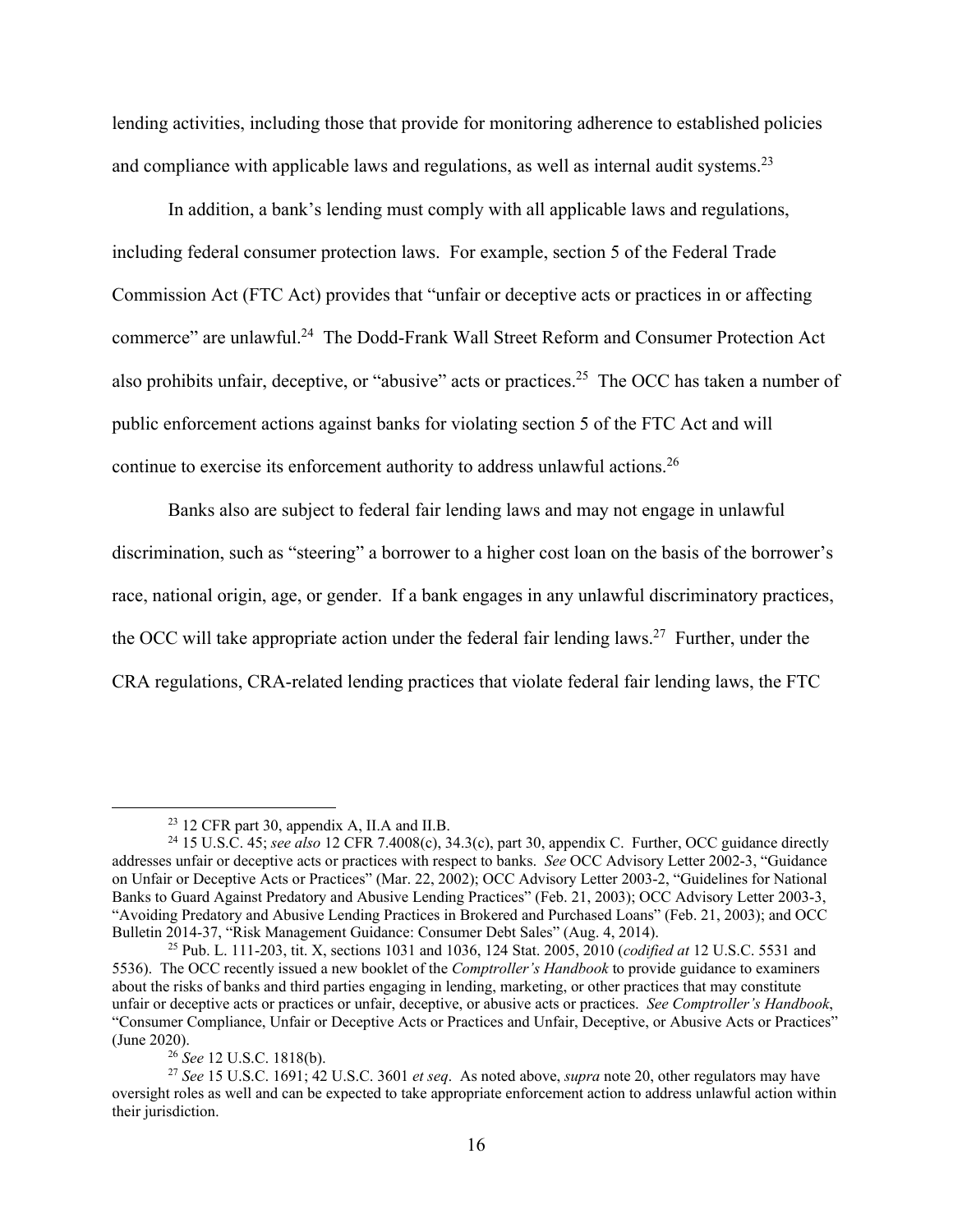Act, or Home Ownership and Equity Protection Act, or that evidence other discriminatory or illegal credit practices, can adversely affect a bank's CRA performance rating.<sup>28</sup>

The OCC has also taken significant steps to eliminate predatory, unfair, or deceptive practices in the federal banking system, recognizing that "[s]uch practices are inconsistent with important national objectives, including the goals of fair access to credit, community development, and stable homeownership by the broadest spectrum of America."<sup>29</sup> To address these concerns, the OCC requires banks engaged in lending to take into account the borrower's ability to repay the loan according to its terms.<sup>30</sup> In the OCC's experience, "a departure from fundamental principles of loan underwriting generally forms the basis of abusive lending: lending without a determination that a borrower can reasonably be expected to repay the loan from resources other than the collateral securing the loan, and relying instead on the foreclosure value of the borrower's collateral to recover principal, interest, and fees."<sup>31</sup>

Additionally, the OCC has cautioned banks about lending activities that may be considered predatory, unfair, or deceptive, noting that many such lending practices are unlawful under existing federal laws and regulations or otherwise present significant safety, soundness, or other risks. These practices include those that target prospective borrowers who cannot afford credit on the terms being offered, provide inadequate disclosures of the true costs and risks of transactions, involve loans with high fees and frequent renewals, or constitute loan "flipping" (frequent re-financings that result in little or no economic benefit to the borrower that are undertaken with the primary or sole objective of generating additional fees).<sup>32</sup> Policies and

<sup>28</sup> *See* 12 CFR 25.17; 12 CFR part 25, appendix C, 12 CFR 25.28(c).

<sup>29</sup> OCC Advisory Letter 2003-2.

<sup>30</sup> *See*, 12 CFR 7.4008(b), 34.3(b), part 30, appendix A, II.C.2 and II.D.3.

<sup>&</sup>lt;sup>31</sup> OCC Advisory Letter 2003-2, at 3.

<sup>32</sup> *See* OCC Advisory Letter 2000-7, "Abusive Lending Practices" (July 25, 2000); OCC Advisory Letter 2000-10, "Payday Lending" (Nov. 27, 2000); OCC Advisory Letter 2003-2; OCC Advisory Letter 2003-3; and OCC Bulletin 2014-37.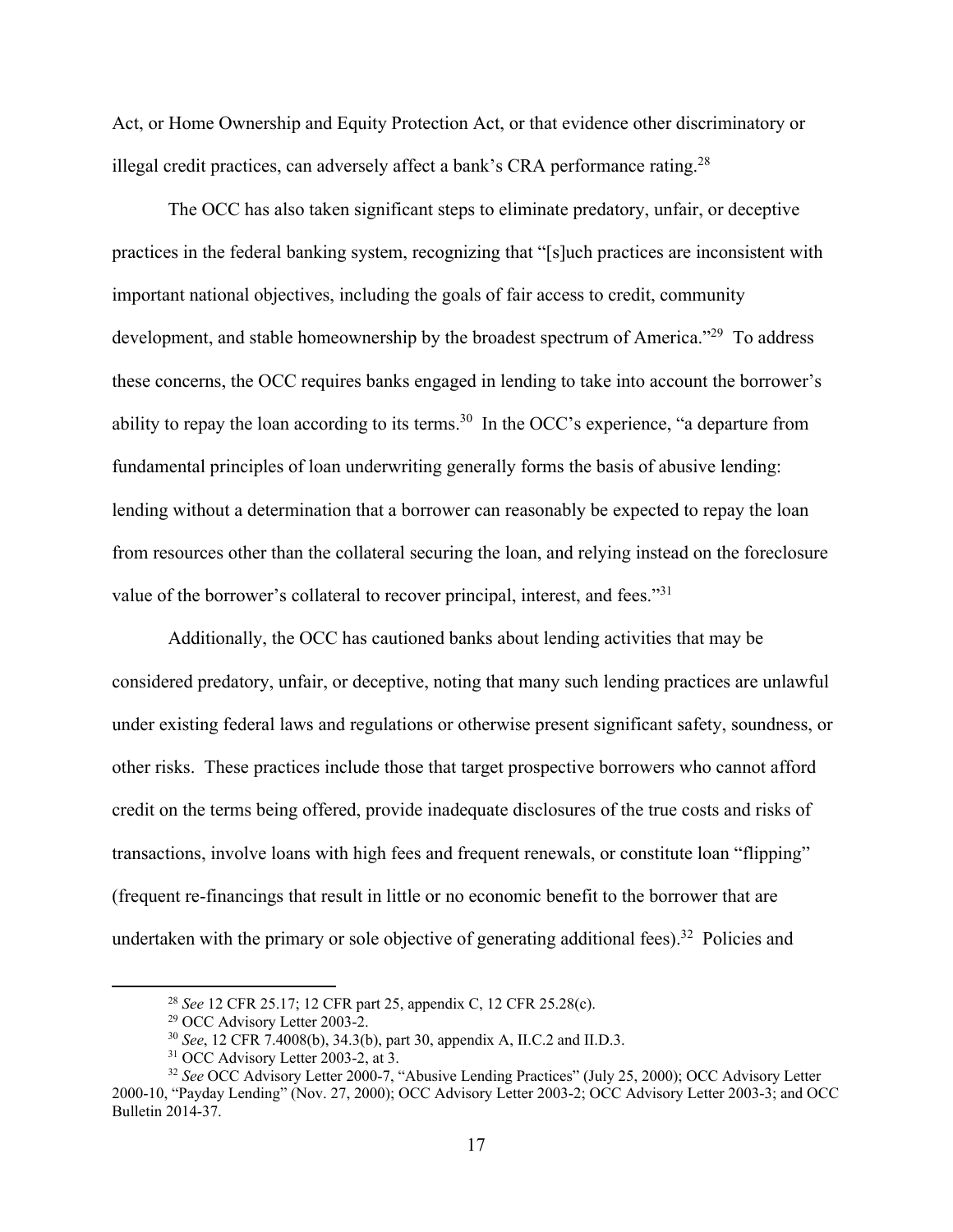procedures should also be designed to ensure clear and transparent disclosure of the terms of the loan, including relative costs, risks, and benefits of the loan transaction, which helps to mitigate the risk that a transaction could be unfair or deceptive. The NPR also highlighted specific questions that the OCC evaluates as part of its robust supervision of banks' lending relationships.33

In addition to this framework targeted at banks' lending activities, the OCC has issued comprehensive guidance on third-party risk management.<sup>34</sup> These standards apply to any relationship between a bank and a third party, including lending relationships, regardless of which entity is the true lender. Pursuant to this guidance, the OCC expects banks to institute appropriate safeguards to manage the risks associated with their third-party relationships.

Under the final rule, this robust supervisory framework will continue to apply to banks that are the true lender in a lending relationship with a third party. Rather than allowing banks to enter into rent-a-charter schemes, the final rule will ensure that banks understand that the OCC will continue to hold banks accountable for their lending activities.

## **IV. Regulatory Analyses**

*Paperwork Reduction Act*.In accordance with the requirements of the Paperwork Reduction Act of 1995 (PRA), 44 U.S.C. 3501 *et seq.*, the OCC may not conduct or sponsor, and respondents are not required to respond to, an information collection unless it displays a currently valid Office of Management and Budget (OMB) control number. The OCC has reviewed the final rule and determined that it will not introduce any new or revise any existing

<sup>33</sup> *See* 85 FR at 44227.

<sup>34</sup> *See, e.g.*, OCC Bulletin 2013-29, "Third-Party Relationships: Risk Management Guidance" (Oct. 30, 2013); OCC Bulletin 2020-10, "Third-Party Relationships: Frequently Asked Questions to Supplement OCC Bulletin 2013-29" (Mar. 5, 2020).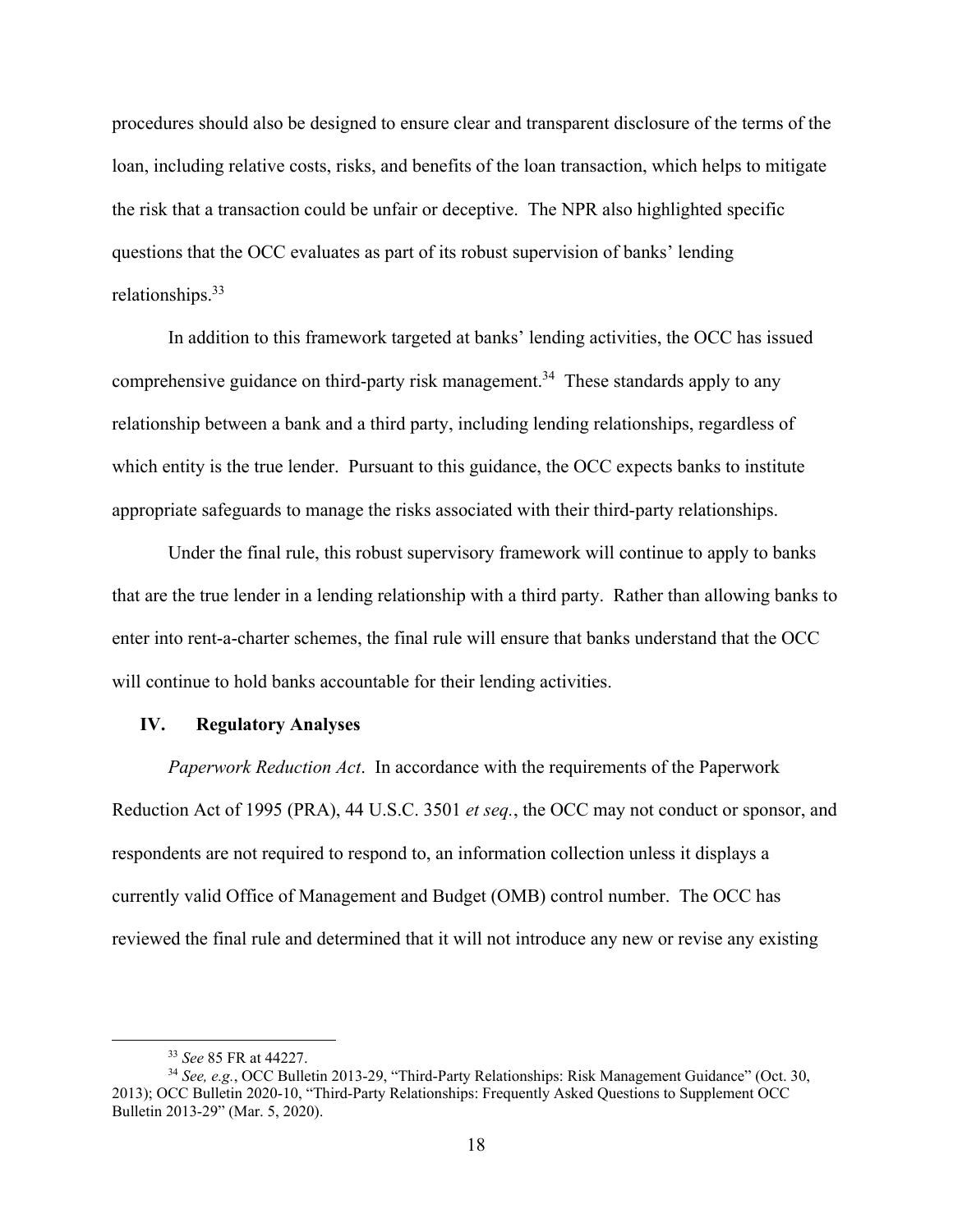collection of information pursuant to the PRA. Therefore, no submission will be made to OMB for review.

*Regulatory Flexibility Act*.The Regulatory Flexibility Act (RFA), 5 U.S.C. 601 *et seq.*, requires an agency, in connection with a final rule, to prepare a Final Regulatory Flexibility Analysis describing the impact of the rule on small entities (defined by the Small Business Administration (SBA) for purposes of the RFA to include commercial banks and savings institutions with total assets of \$600 million or less and trust companies with total assets of \$41.5 million or less) or to certify that the final rule would not have a significant economic impact on a substantial number of small entities.

The OCC currently supervises approximately 745 small entities. The OCC expects that all of these small entities would be impacted by the rule. While this final rule could affect how banks structure their current or future third-party relationships as well as the amount of loans originated by banks, the OCC believes the costs associated with any administrative changes in bank lending policies and procedures would be *de minimis*. Banks already have systems, policies, and procedures in place for issuing loans when third parties are involved. It takes significantly less time to amend existing policies than to create them, and the OCC does not expect any needed adjustments will involve an extraordinary demand on a bank's human resources. In addition, any costs would likely be absorbed as ongoing administrative expenses. Therefore, the OCC certifies that this rule will not have a significant economic impact on a substantial number of small entities. Accordingly, a Final Regulatory Flexibility Analysis is not required.

*Unfunded Mandates Reform Act*.Consistent with the Unfunded Mandates Reform Act of 1995 (UMRA), 2 U.S.C. 1532, the OCC considers whether a final rule includes a federal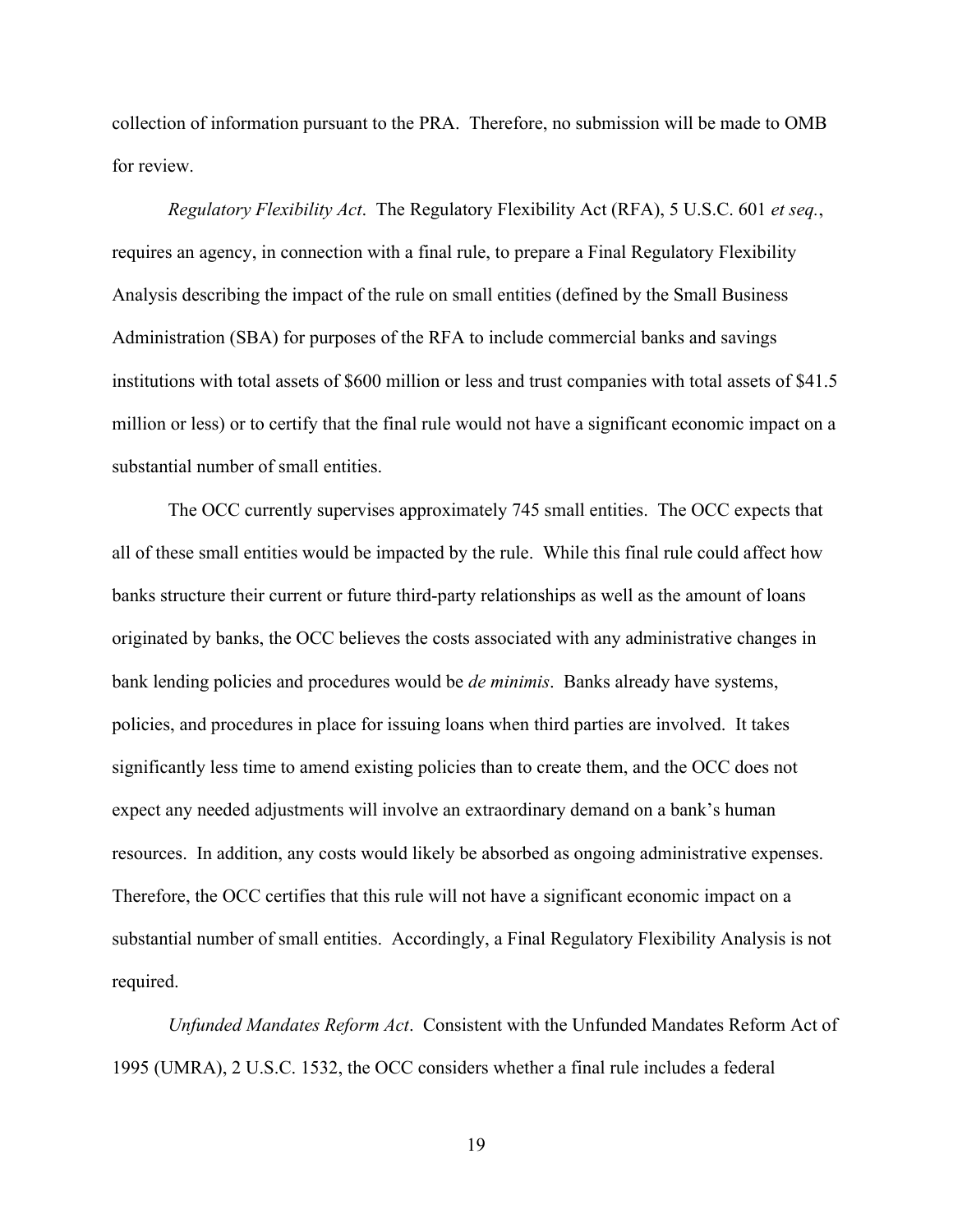mandate that may result in the expenditure by state, local, and tribal governments, in the aggregate, or by the private sector, of \$100 million adjusted for inflation (currently \$157 million) in any one year. The final rule does not impose new mandates. Therefore, the OCC concludes that implementation of the final rule would not result in an expenditure of \$157 million or more annually by state, local, and tribal governments, or by the private sector.

*Riegle Community Development and Regulatory Improvement Act*. Pursuant to section 302(a) of the Riegle Community Development and Regulatory Improvement Act of 1994 (RCDRIA), 12 U.S.C. 4802(a), in determining the effective date and administrative compliance requirements for new regulations that impose additional reporting, disclosure, or other requirements on insured depository institutions, the OCC must consider, consistent with principles of safety and soundness and the public interest, any administrative burdens that such regulations would place on depository institutions, including small depository institutions, and customers of depository institutions, as well as the benefits of such regulations. In addition, section 302(b) of RCDRIA, 12 U.S.C. 4802(b), requires new regulations and amendments to regulations that impose additional reporting, disclosures, or other new requirements on insured depository institutions generally to take effect on the first day of a calendar quarter that begins on or after the date on which the regulations are published in final form. This final rule imposes no additional reporting, disclosure, or other requirements on insured depository institutions, and therefore, section 302 is not applicable to this rule.

*Congressional Review Act*. For purposes of the Congressional Review Act (CRA), 5 U.S.C. 801 *et seq.*, the Office of Information and Regulatory Affairs (OIRA) of the OMB determines whether a final rule is a "major rule," as that term is defined at 5 U.S.C. 804(2). OIRA has determined that this final rule is not a major rule. As required by the CRA, the OCC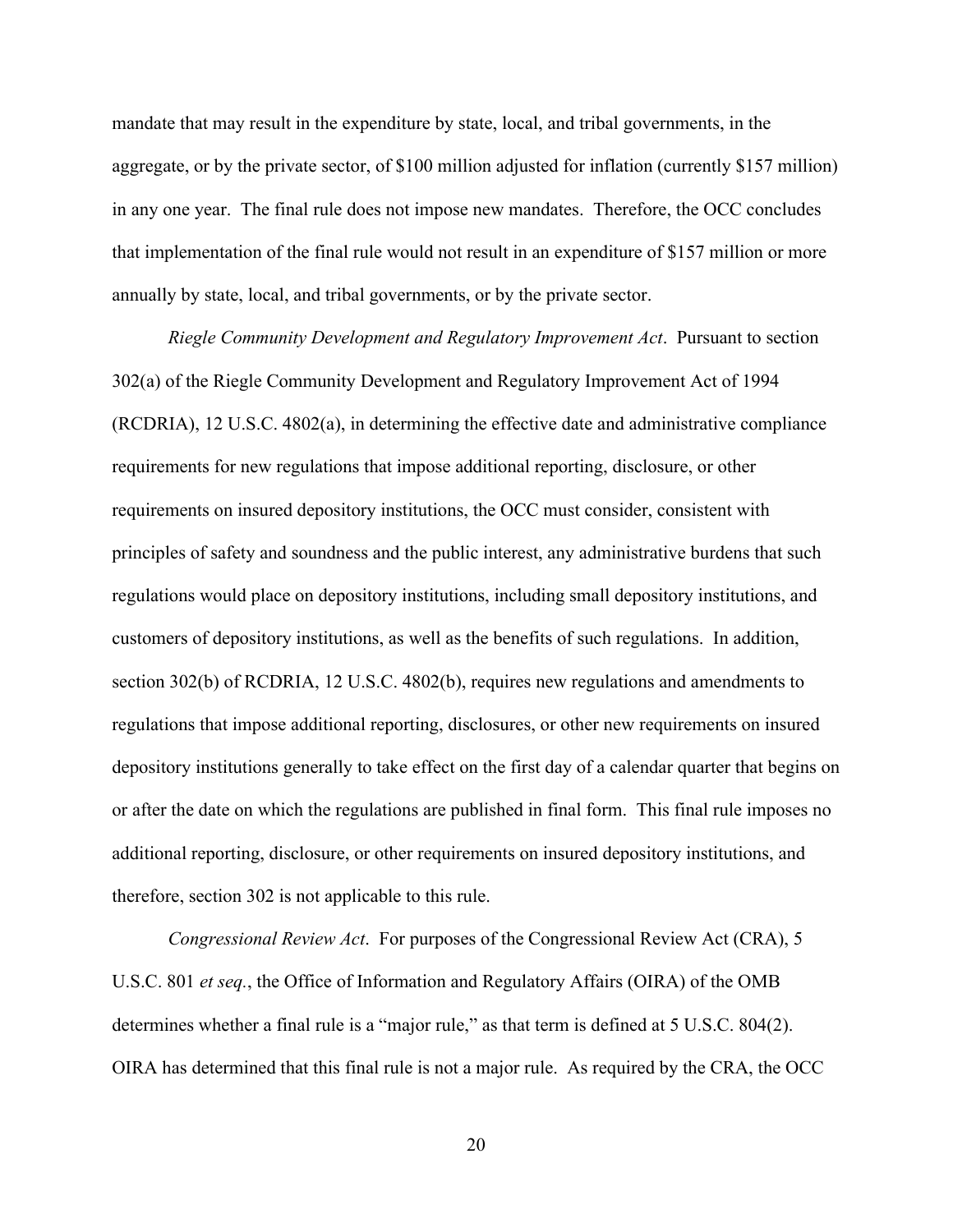will submit the final rule and other appropriate reports to Congress and the Government Accountability Office for review.

*Administrative Procedure Act*. The APA, 5 U.S.C. 551 *et seq.*, generally requires that a final rule be published in the *Federal Register* not less than 30 days before its effective date. This final rule will be effective 60 days after publication in the *Federal Register*, which meets the APA's effective date requirement.

## **List of Subjects**

## **12 CFR Part 7**

Computer technology, Credit, Derivatives, Federal savings associations, Insurance,

Investments, Metals, National banks, Reporting and recordkeeping requirements,

Securities, Security bonds

## **Office of the Comptroller of the Currency**

For the reasons set out in the preamble, the OCC amends 12 CFR Part 7 as follows.

## **PART 7—ACTIVITIES AND OPERATIONS**

1. The authority citation for part 7 continues to read as follows:

**Authority**: 12 U.S.C. 1 *et seq.*, 25b, 29, 71, 71a, 92, 92a, 93, 93a, 95(b)(1), 371, 371d,

481, 484, 1463, 1464, 1465, 1818, 1828(m) and 5412(b)(2)(B).

2. Add § 7.1031 to read as follows:

#### **§ 7.1031 National banks and Federal savings associations as lenders.**

(a) For purposes of this section, *bank* means a national bank or a Federal savings association.

(b) For purposes of sections 5136 and 5197 of the Revised Statutes (12 U.S.C. 24 and 12 U.S.C. 85), section 24 of the Federal Reserve Act (12 U.S.C. 371), and sections 4(g) and 5(c) of